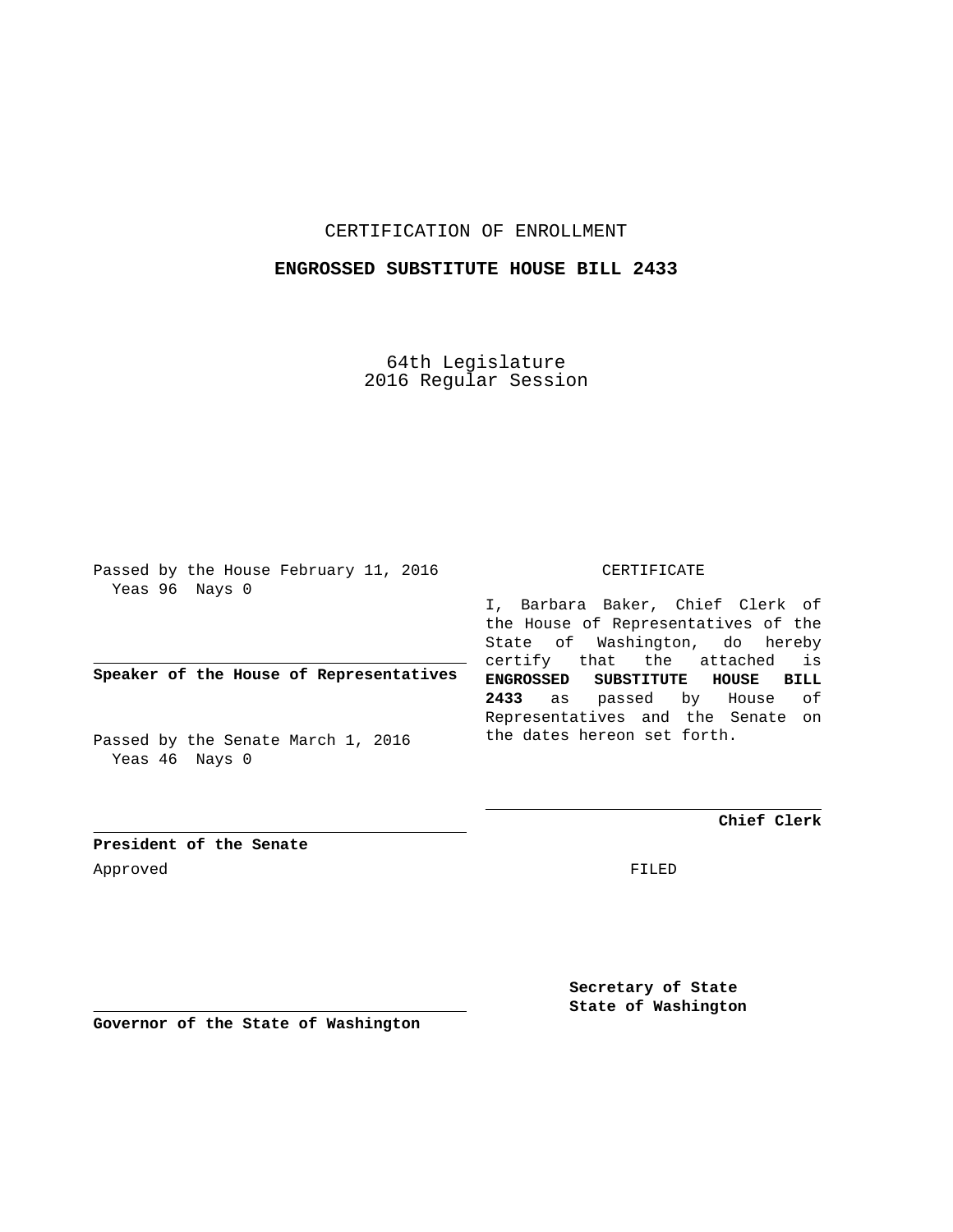## **ENGROSSED SUBSTITUTE HOUSE BILL 2433**

Passed Legislature - 2016 Regular Session

**State of Washington 64th Legislature 2016 Regular Session**

**By** House Business & Financial Services (originally sponsored by Representatives Vick, Kirby, and Goodman)

READ FIRST TIME 02/05/16.

1 AN ACT Relating to certified public accountant firm mobility; and 2 amending RCW 18.04.025, 18.04.055, 18.04.105, 18.04.195, 18.04.345, 3 18.04.205, and 18.04.350.

4 BE IT ENACTED BY THE LEGISLATURE OF THE STATE OF WASHINGTON:

5 **Sec. 1.** RCW 18.04.025 and 2008 c 16 s 2 are each amended to read as follows:6

7 Unless the context clearly requires otherwise, the definitions in 8 this section apply throughout this chapter.

9 (1) "Attest" means providing the following ((<del>financial</del> 10 statement)) services:

11 (a) Any audit or other engagement to be performed in accordance 12 with the statements on auditing standards;

13 (b) Any review of a financial statement to be provided in 14 accordance with the statements on standards for accounting and review 15 services;

16 (c) Any ((examination of prospective financial information)) 17 engagement to be performed in accordance with the statements on 18 standards for attestation engagements; and

19 (d) Any engagement to be performed in accordance with the public 20 company accounting oversight board auditing standards.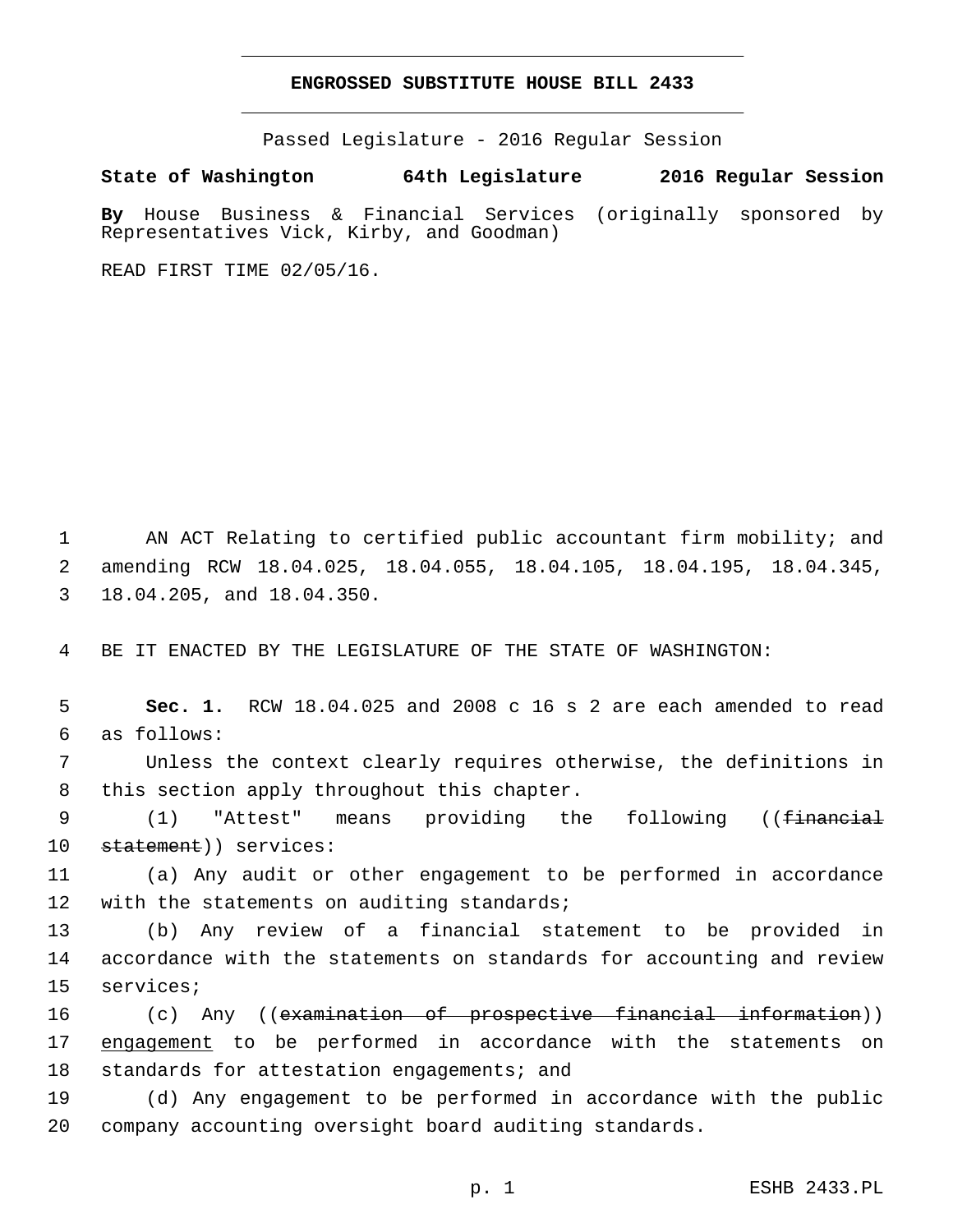(2) "Board" means the board of accountancy created by RCW 18.04.035.2

 (3) "Certificate" means a certificate as a certified public accountant issued prior to July 1, 2001, as authorized under the 5 provisions of this chapter.

 (4) "Certificate holder" means the holder of a certificate as a certified public accountant who has not become a licensee, has maintained CPE requirements, and who does not practice public 9 accounting.

 (5) "Certified public accountant" or "CPA" means a person holding a certified public accountant license or certificate.

 (6) "Compilation" means providing a service to be performed in accordance with statements on standards for accounting and review services that is presenting in the form of financial statements, information that is the representation of management (owners) without undertaking to express any assurance on the statements.

(7) "CPE" means continuing professional education.

 (8) "Firm" means a sole proprietorship, a corporation, or a partnership. "Firm" also means a limited liability company formed 20 under chapter 25.15 RCW.

 (9) "Holding out" means any representation to the public by the use of restricted titles as set forth in RCW 18.04.345 by a person or firm that the person or firm holds a license under this chapter and that the person or firm offers to perform any professional services to the public as a licensee. "Holding out" shall not affect or limit a person or firm not required to hold a license under this chapter from engaging in practices identified in RCW 18.04.350.

28 (10) (("Home office" is the location specified by the client as 29 the address to which a service is directed.

 $(11)$ ) "Inactive" means the certificate is in an inactive status because a person who held a valid certificate before July 1, 2001, has not met the current requirements of licensure and has been granted inactive certificate holder status through an approval 34 process established by the board.

35  $((+12))$   $(11)$  "Individual" means a living, human being.

  $((+13))$   $(12)$  "License" means a license to practice public accountancy issued to an individual under this chapter, or a license 38 issued to a firm under this chapter.

 $(39$  ( $(444)$ )) (13) "Licensee" means the holder of a license to practice public accountancy issued under this chapter.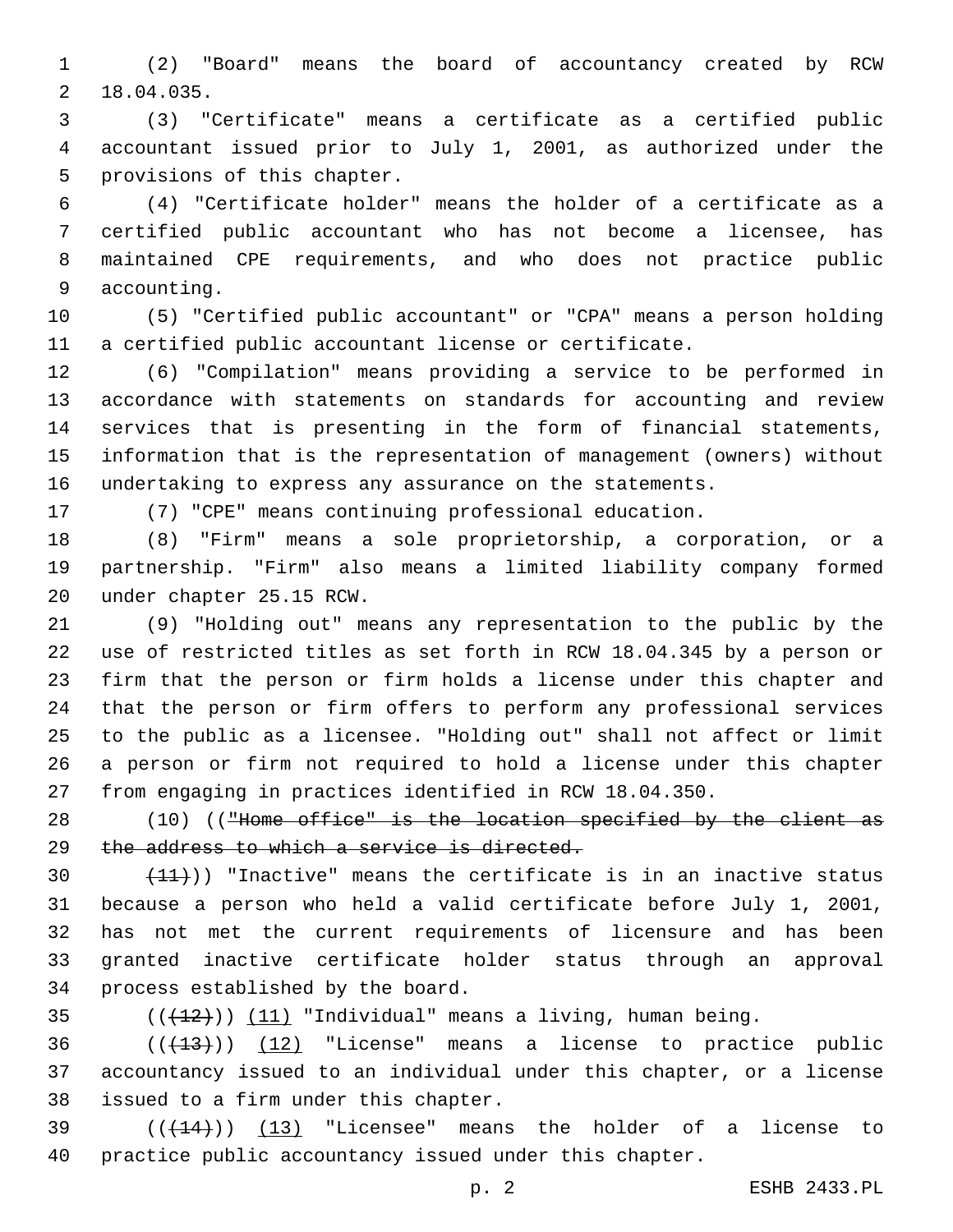(((15))) (14) "Manager" means a manager of a limited liability company licensed as a firm under this chapter.2

3 (( $(16)$ )) (15) "NASBA" means the national association of state 4 boards of accountancy.

 $((+17))$   $(16)$  "Peer review" means a study, appraisal, or review of one or more aspects of the attest or compilation work of a licensee or licensed firm in the practice of public accountancy, by a person or persons who hold licenses and who are not affiliated with the person or firm being reviewed, including a peer review, or any internal review or inspection intended to comply with quality control policies and procedures, but not including the "quality assurance 12 review" under subsection  $((+21+))$   $(20)$  of this section.

13 (( $(18)$ )) (17) "Person" means any individual, nongovernmental organization, or business entity regardless of legal form, including a sole proprietorship, firm, partnership, corporation, limited liability company, association, or not-for-profit organization, and including the sole proprietor, partners, members, and, as applied to 18 corporations, the officers.

19 (( $(19)$ ) (18) "Practice of public accounting" means performing or offering to perform by a person or firm holding itself out to the public as a licensee, for a client or potential client, one or more kinds of services involving the use of accounting or auditing skills, 23 including the issuance of "((audit)) reports," ((<del>"review reports," or</del> 24 "compilation reports" on financial statements,)) or one or more kinds of management advisory, or consulting services, or the preparation of tax returns, or the furnishing of advice on tax matters. "Practice of public accounting" shall not include practices that are permitted under the provisions of RCW 18.04.350(10) by persons or firms not 29 required to be licensed under this chapter.

 (((20))) (19) "Principal place of business" means the office location designated by the licensee for purposes of substantial 32 equivalency and reciprocity.

 $(1+21)$   $(20)$  "Quality assurance review" means a process established by and conducted at the direction of the board of study, appraisal, or review of one or more aspects of the attest or compilation work of a licensee or licensed firm in the practice of public accountancy, by a person or persons who hold licenses and who are not affiliated with the person or firm being reviewed.

 (((22) "Reports on financial statements" means any reports or opinions prepared by licensees or persons holding practice privileges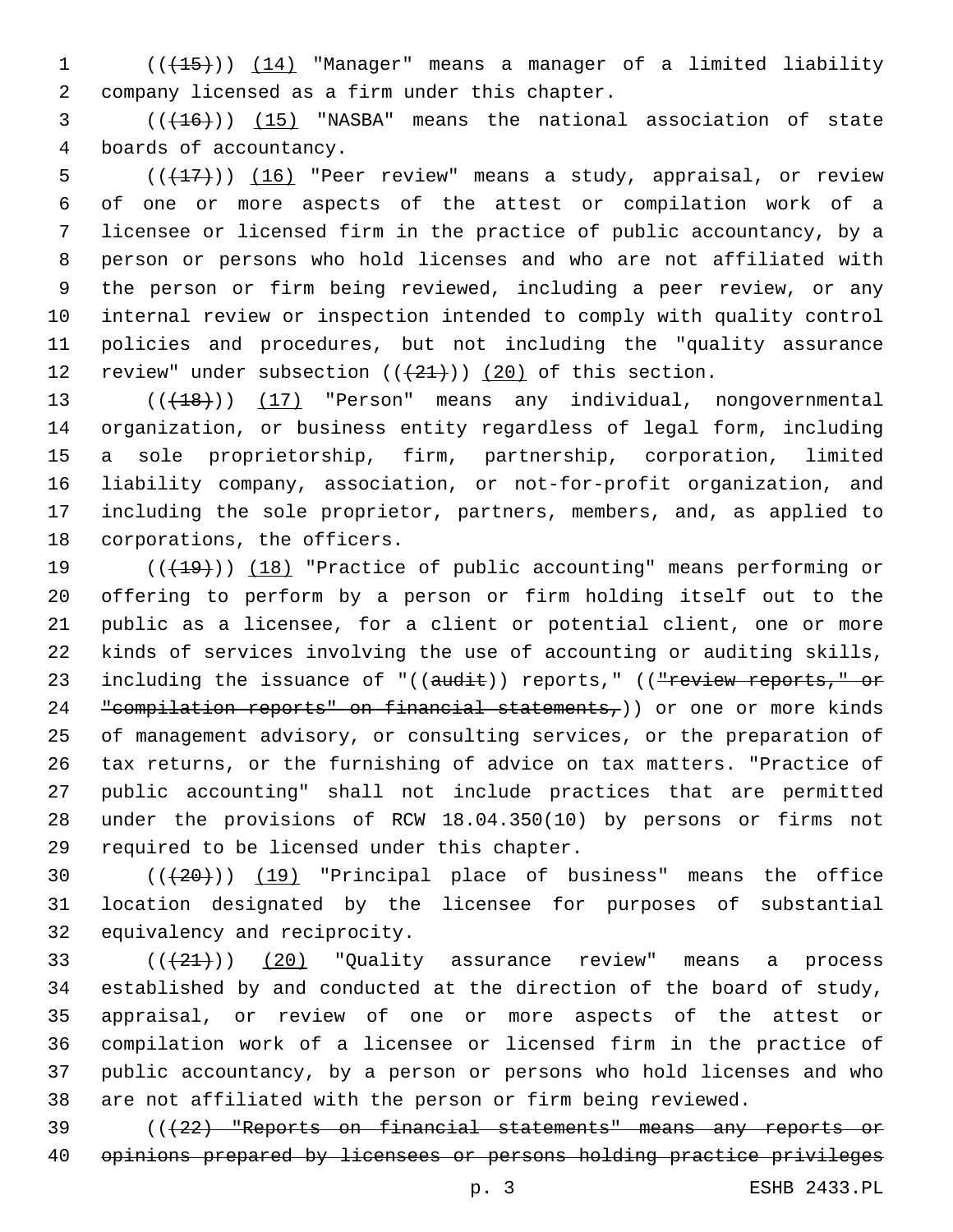under substantial equivalency, based on services performed in 2 accordance with generally accepted auditing standards, standards for 3 attestation engagements, or standards for accounting and review services as to whether the presentation of information used for guidance in financial transactions or for accounting for or assessing the status or performance of commercial and noncommercial enterprises, whether public, private, or governmental, conforms with generally accepted accounting principles or another comprehensive basis of accounting. "Reports on financial statements" does not include services referenced in RCW 18.04.350(10) provided by persons 11 not holding a license under this chapter.

 $(23)$ )) (21) "Report," when used with reference to any attest or 13 compilation service, means an opinion, report, or other form of language that states or implies assurance as to the reliability of the attested information or compiled financial statements and that also includes or is accompanied by any statement or implication that the person or firm issuing it has special knowledge or competence in the practice of public accounting. Such a statement or implication of 19 special knowledge or competence may arise from use by the issuer of the report of names or titles indicating that the person or firm is involved in the practice of public accounting, or from the language 22 of the report itself. "Report" includes any form of language which disclaims an opinion when such form of language is conventionally understood to imply any positive assurance as to the reliability of the attested information or compiled financial statements referred to and/or special competence on the part of the person or firm issuing 27 such language; and it includes any other form of language that is conventionally understood to imply such assurance and/or such special knowledge or competence. "Report" does not include services referenced in RCW 18.04.350 (10) or (11) provided by persons not holding a license under this chapter as provided in RCW 18.04.350(14).

 (22) "Review committee" means any person carrying out, administering or overseeing a peer review authorized by the reviewee. ( $(424)$ ))  $(23)$  "Rule" means any rule adopted by the board under

36 authority of this chapter.

37 (( $\left(\frac{24}{125}\right)$ ) (24) "Sole proprietorship" means a legal form of organization owned by one person meeting the requirements of RCW 18.04.195.39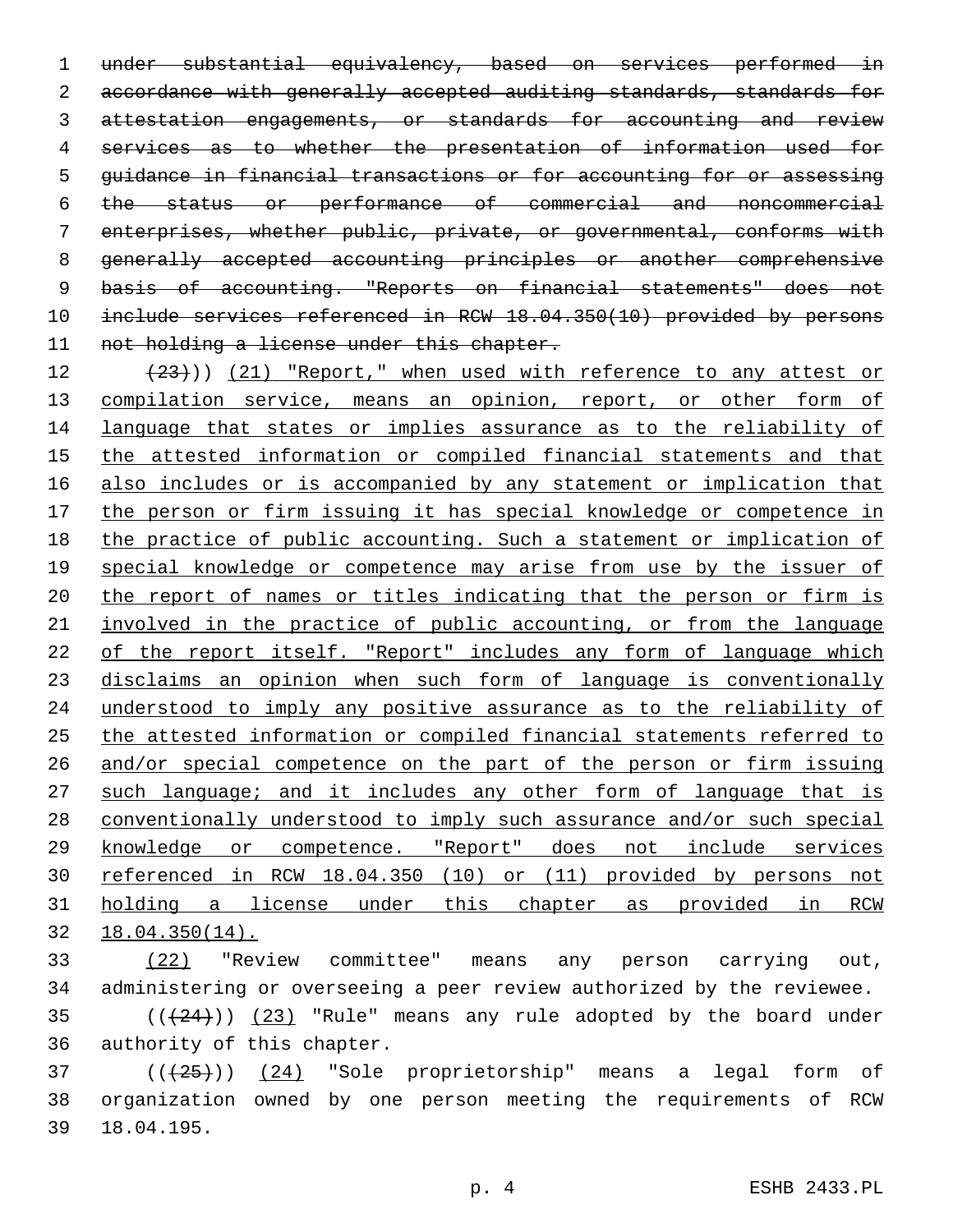$((+26))$  (25) "State" includes the states of the United States, the District of Columbia, Puerto Rico, Guam, the United States Virgin Islands, and the Commonwealth of the Northern Mariana Islands at such time as the board determines that the Commonwealth of the Northern Mariana Islands is issuing licenses under the substantially 6 equivalent standards in RCW  $18.04.350(2)(a)$ .

 **Sec. 2.** RCW 18.04.055 and 2001 c 294 s 5 are each amended to 8 read as follows:

 The board may adopt and amend rules under chapter 34.05 RCW for the orderly conduct of its affairs. The board shall prescribe rules consistent with this chapter as necessary to implement this chapter. 12 Included may be:

 (1) Rules of procedure to govern the conduct of matters before 14 the board;

 (2) Rules of professional conduct for all licensees, certificate holders, and nonlicensee owners of licensed firms, in order to establish and maintain high standards of competence and ethics including rules dealing with independence, integrity, objectivity, 19 and freedom from conflicts of interest;

 (3) Rules specifying actions and circumstances deemed to constitute holding oneself out as a licensee in connection with the 22 practice of public accountancy;

 (4) Rules specifying the manner and circumstances of the use of the titles "certified public accountant" and "CPA," by holders of certificates who do not also hold licenses under this chapter;

 (5) Rules specifying the educational requirements to take the 27 certified public accountant examination;

28 (6) Rules designed to ensure that licensees' "reports (( $\Theta$ m 29 financial statements))" meet the definitional requirements for that 30 term as specified in RCW 18.04.025;

 (7) Requirements for CPE to maintain or improve the professional competence of licensees as a condition to maintaining their license and certificate holders as a condition to maintaining their 34 certificate under RCW 18.04.215;

 (8) Rules governing firms issuing or offering to issue reports ((on financial statements or)) using the title "certified public accountant" or "CPA" including, but not limited to, rules concerning their style, name, title, and affiliation with any other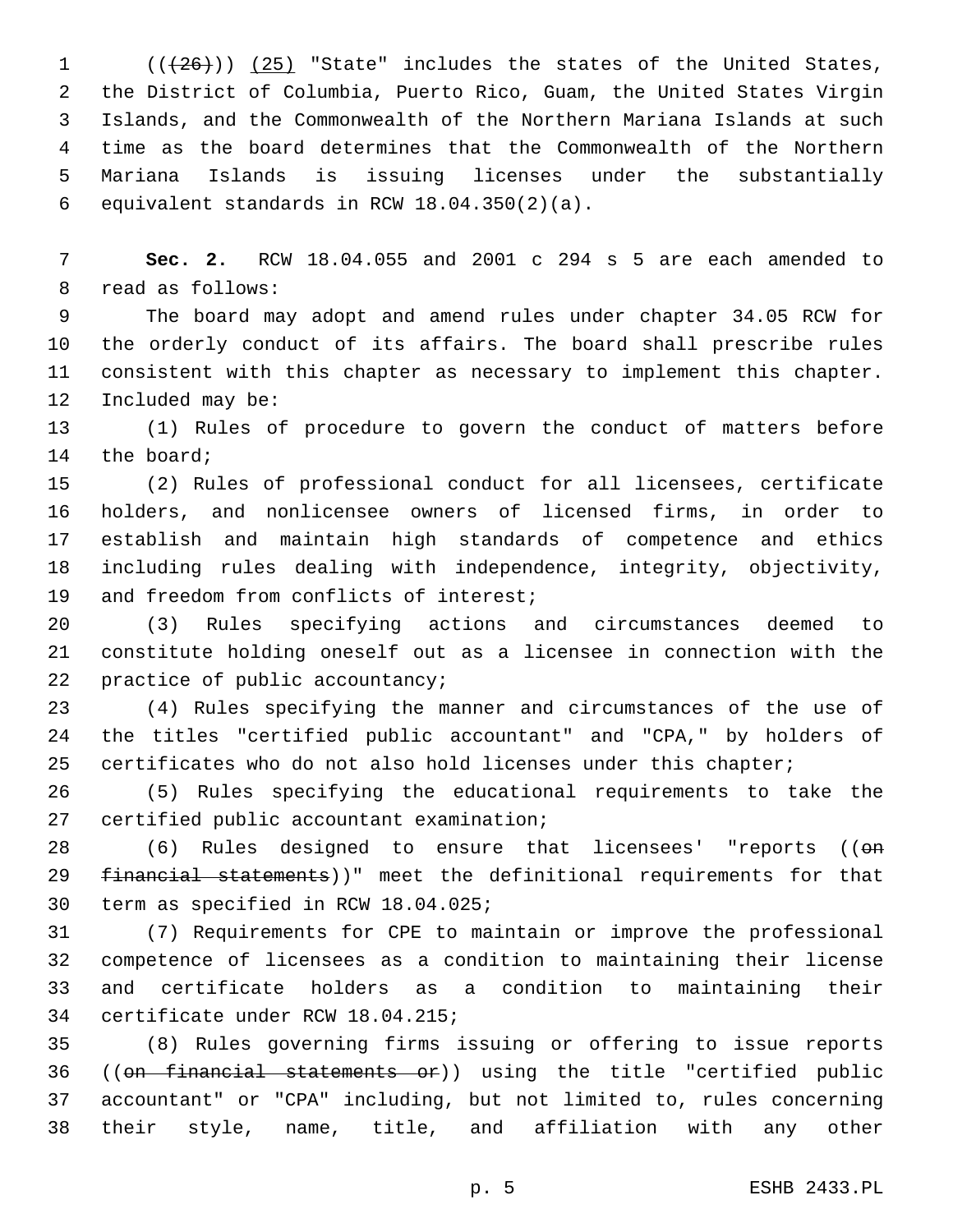organization, and establishing reasonable practice and ethical 2 standards to protect the public interest;

 (9) The board may by rule implement a quality assurance review program as a means to monitor licensees' quality of practice and compliance with professional standards. The board may exempt from such program, licensees who undergo periodic peer reviews in programs of the American Institute of Certified Public Accountants, NASBA, or 8 other programs recognized and approved by the board;

 (10) The board may by rule require licensed firms to obtain professional liability insurance if in the board's discretion such insurance provides additional and necessary protection for the 12 public;

 (11) Rules specifying the experience requirements in order to 14 qualify for a license;

 (12) Rules specifying the requirements for certificate holders to qualify for a license under this chapter which must include provisions for meeting CPE and experience requirements prior to 18 application for licensure;

 (13) Rules specifying the registration requirements, including ethics examination and fee requirements, for resident nonlicensee partners, shareholders, and managers of licensed firms;

 (14) Rules specifying the ethics CPE requirements for certificate holders and owners of licensed firms, including the process for 24 reporting compliance with those requirements;

 (15) Rules specifying the experience and CPE requirements for 26 licensees offering or issuing reports ((on financial statements)); 27 and

 (16) Any other rule which the board finds necessary or 29 appropriate to implement this chapter.

 **Sec. 3.** RCW 18.04.105 and 2004 c 159 s 2 are each amended to 31 read as follows:

 (1) A license to practice public accounting shall be granted by 33 the board to any person:

 (a) Who is of good character. Good character, for purposes of this section, means lack of a history of dishonest or felonious acts. The board may refuse to grant a license on the ground of failure to satisfy this requirement only if there is a substantial connection between the lack of good character of the applicant and the professional and ethical responsibilities of a licensee and if the

p. 6 ESHB 2433.PL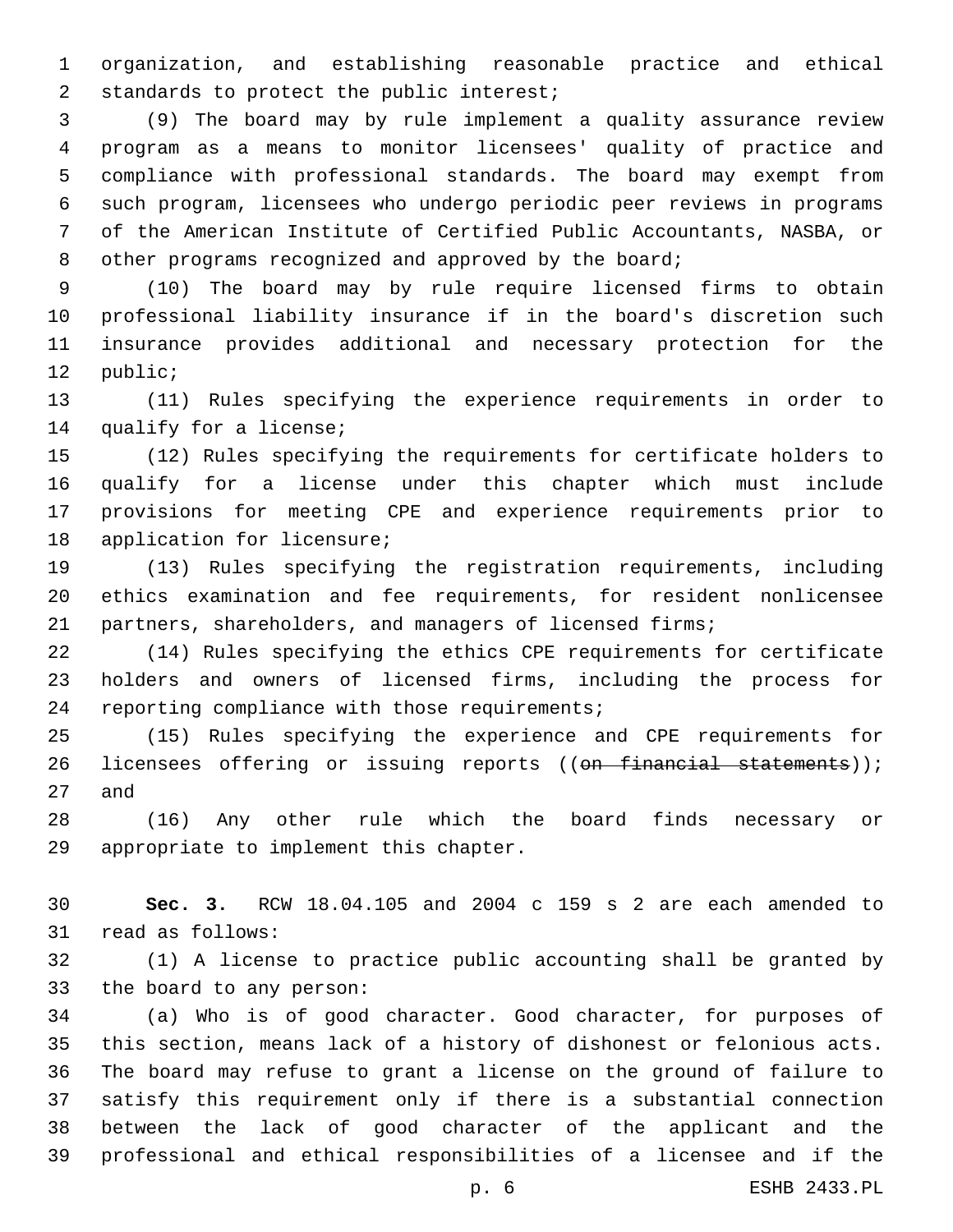finding by the board of lack of good character is supported by a preponderance of evidence. When an applicant is found to be unqualified for a license because of a lack of good character, the board shall furnish the applicant a statement containing the findings of the board and a notice of the applicant's right of appeal;

 (b) Who has met the educational standards established by rule as 7 the board determines to be appropriate;

8 (c) Who has passed an examination;

(d) Who has had one year of experience which is gained:

10 (i) Through the use of accounting, issuing reports ((on financial 11 statements)), management advisory, financial advisory, tax, tax 12 advisory, or consulting skills;

 (ii) While employed in government, industry, academia, or public 14 practice; and

 (iii) Meeting the competency requirements in a manner as determined by the board to be appropriate and established by board 17 rule; and

 (e) Who has paid appropriate fees as established by rule by the 19 board.

 (2) The examination described in subsection (1)(c) of this section shall test the applicant's knowledge of the subjects of accounting and auditing, and other related fields the board may specify by rule. The time for holding the examination is fixed by the board and may be changed from time to time. The board shall prescribe by rule the methods of applying for and taking the examination, including methods for grading examinations and determining a passing grade required of an applicant for a license. The board shall to the extent possible see to it that the grading of the examination, and the passing grades, are uniform with those applicable to all other states. The board may make use of all or a part of the uniform certified public accountant examination and advisory grading service of the American Institute of Certified Public Accountants and may contract with third parties to perform administrative services with respect to the examination as the board deems appropriate to assist it in performing its duties under this chapter. The board shall establish by rule provisions for transitioning to a new examination structure or to a new media for administering the examination.

 (3) The board shall charge each applicant an examination fee for the initial examination or for reexamination. The applicable fee shall be paid by the person at the time he or she applies for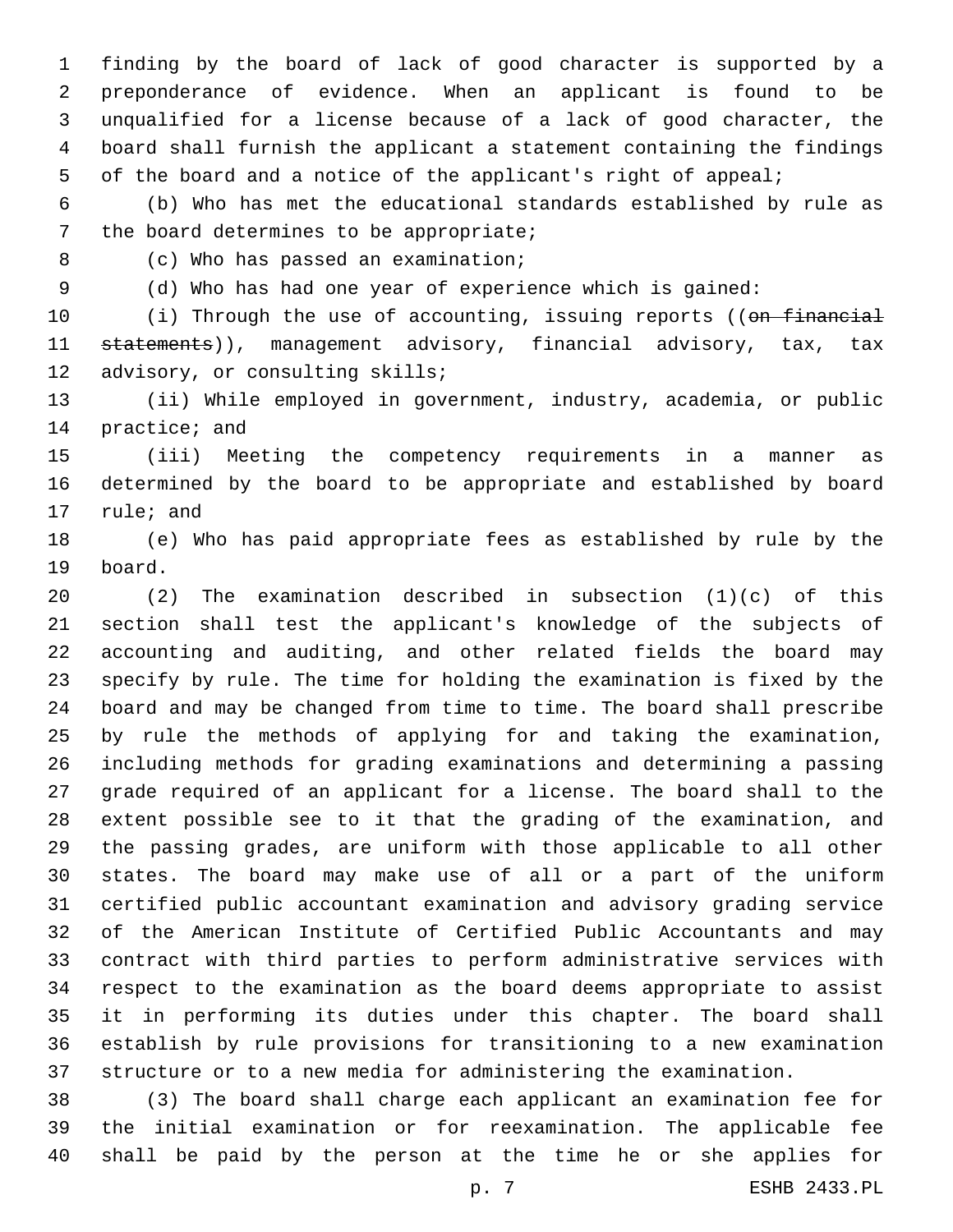examination, reexamination, or evaluation of educational qualifications. Fees for examination, reexamination, or evaluation of educational qualifications shall be determined by the board under chapter 18.04 RCW. There is established in the state treasury an account to be known as the certified public accountants' account. All fees received from candidates to take any or all sections of the certified public accountant examination shall be used only for costs 8 related to the examination.

 (4) Persons who on June 30, 2001, held valid certificates previously issued under this chapter shall be deemed to be 11 certificate holders, subject to the following:

 (a) Certificate holders may, prior to June 30, 2006, petition the board to become licensees by documenting to the board that they have gained one year of experience through the use of accounting, issuing 15 reports ((<del>on financial statements</del>)), management advisory, financial advisory, tax, tax advisory, or consulting skills, without regard to the eight-year limitation set forth in (b) of this subsection, while employed in government, industry, academia, or public practice.

 (b) Certificate holders who do not petition to become licensees prior to June 30, 2006, may after that date petition the board to become licensees by documenting to the board that they have one year of experience acquired within eight years prior to applying for a 23 license through the use of accounting, issuing reports ((on financial 24 statements)), management advisory, financial advisory, tax, tax advisory, or consulting skills in government, industry, academia, or 26 public practice.

 (c) Certificate holders who petition the board pursuant to (a) or (b) of this subsection must also meet competency requirements in a manner as determined by the board to be appropriate and established 30 by board rule.

 (d) Any certificate holder petitioning the board pursuant to (a) or (b) of this subsection to become a licensee must submit to the board satisfactory proof of having completed an accumulation of one hundred twenty hours of CPE during the thirty-six months preceding 35 the date of filing the petition.

 (e) Any certificate holder petitioning the board pursuant to (a) or (b) of this subsection to become a licensee must pay the appropriate fees established by rule by the board.

 (5) Certificate holders shall comply with the prohibition against the practice of public accounting in RCW 18.04.345.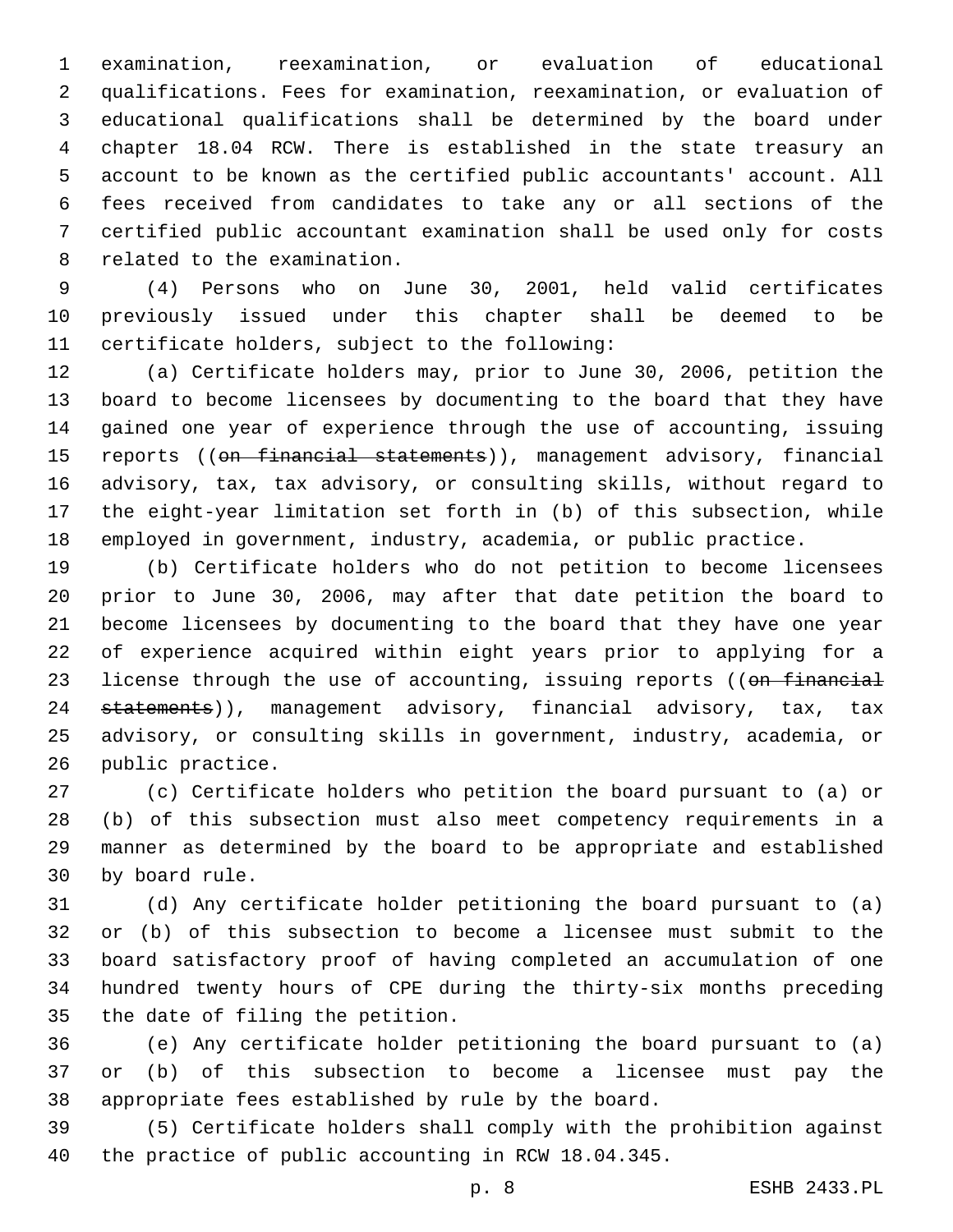(6) Persons who on June 30, 2001, held valid certificates previously issued under this chapter are deemed to hold inactive certificates, subject to renewal as inactive certificates, until they have petitioned the board to become licensees and have met the requirements of subsection (4) of this section. No individual who did not hold a valid certificate before July 1, 2001, is eligible to 7 obtain an inactive certificate.

 (7) Persons deemed to hold inactive certificates under subsection (6) of this section shall comply with the prohibition against the practice of public accounting in subsection (8)(b) of this section and RCW 18.04.345, but are not required to display the term inactive as part of their title, as required by subsection (8)(a) of this section until renewal. Certificates renewed to any persons after June 30, 2001, are inactive certificates and the inactive certificate holders are subject to the requirements of subsection (8) of this 16 section.

17 (8) Persons holding an inactive certificate:

 (a) Must use or attach the term "inactive" whenever using the title CPA or certified public accountant or referring to the certificate, and print the word "inactive" immediately following the title, whenever the title is printed on a business card, letterhead, or any other document, including documents published or transmitted through electronic media, in the same font and font size as the 24 title; and

(b) Are prohibited from practicing public accounting.

 **Sec. 4.** RCW 18.04.195 and 2008 c 16 s 3 are each amended to read as follows:27

 (1) The board shall grant or renew licenses to practice as a CPA firm to applicants that demonstrate their qualifications therefore in 30 accordance with this section.

(a) The following must hold a license issued under this section:

 (i) Any firm with an office in this state performing attest services as defined in RCW 18.04.025(1) or compilations as defined in 34 RCW 18.04.025(6);

 (ii) Any firm with an office in this state that uses the title "CPA" or "CPA firm"; or36

 (iii) Any firm that does not have an office in this state but 38 ((performs)) offers or renders attest services described in RCW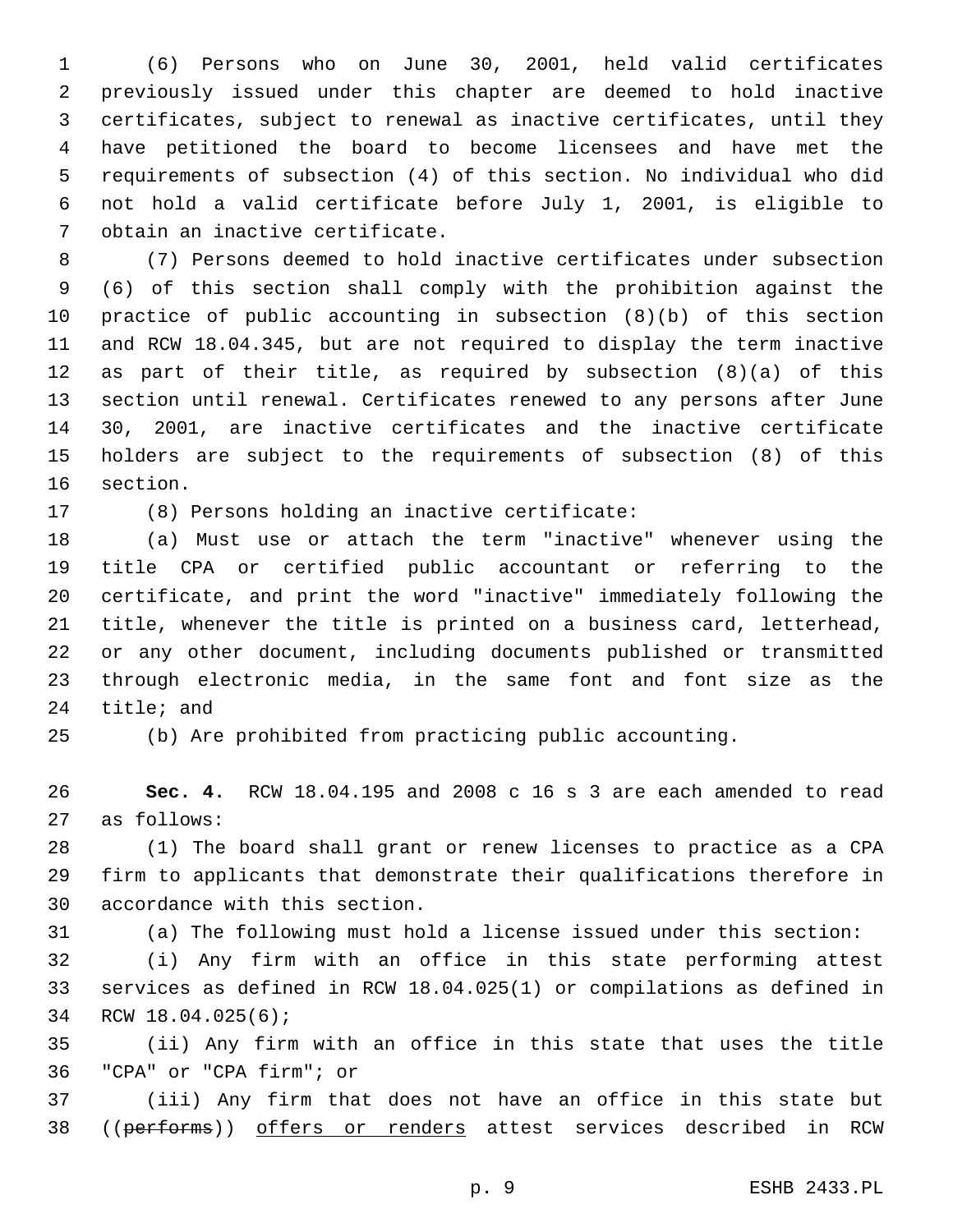1 18.04.025( $(\frac{1}{4} \cdot \frac{a}{a}, \frac{c}{c}, \text{or (d) for a client having its home office})$ )

2 in this state, unless it meets each of the following requirements:

 (A) Complies with the qualifications described in subsection 4  $(3)(c)$ ,  $(4)(a)$ , or  $(5)(c)$  of this section;

 (B) Meets the board's quality assurance review program requirements authorized by RCW 18.04.055(9) and the rules implementing such section;

 (C) Performs such services through an individual with practice 9 privileges under RCW 18.04.350(2); and

 (D) Can lawfully do so in the state where said individuals with practice privileges have their principal place of business.

 (b) A firm that is not subject to the requirements of subsection  $(1)(a)((\overrightarrow{iii}))$  of this section may perform compilation services described in RCW 18.04.025(6) and other nonattest professional services while using the title "CPA" or "CPA firm" in this state without a license issued under this section only if:

 (i) The firm performs such services through an individual with practice privileges under RCW 18.04.350(2); and

 (ii) The firm can lawfully do so in the state where said individuals with practice privileges have their principal place of 21 business  $(i \cdot$  and

 (iii) A firm performing services described in RCW 18.04.025  $(1)(b)$  and  $(6)$  meets the board's quality assurance [review] program 24 requirements authorized by RCW 18.04.055(9) and the rules 25 implementing that section)).

 (2) A sole proprietorship required to obtain a license under subsection (1) of this section shall license, as a firm, every three 28 years with the board.

 (a) The sole proprietor shall hold and renew a license to practice under RCW 18.04.105 and 18.04.215, or, in the case of a sole proprietorship that must obtain a license pursuant to subsection (1)(a)(iii) of this section, be a licensee of another state who meets 33 the requirements in RCW  $18.04.350(2)$ ;

 (b) Each resident individual in charge of an office located in this state shall hold and renew a license to practice under RCW 18.04.105 and 18.04.215; and36

37 (c) The licensed firm must meet ((competency)) requirements 38 established by rule by the board.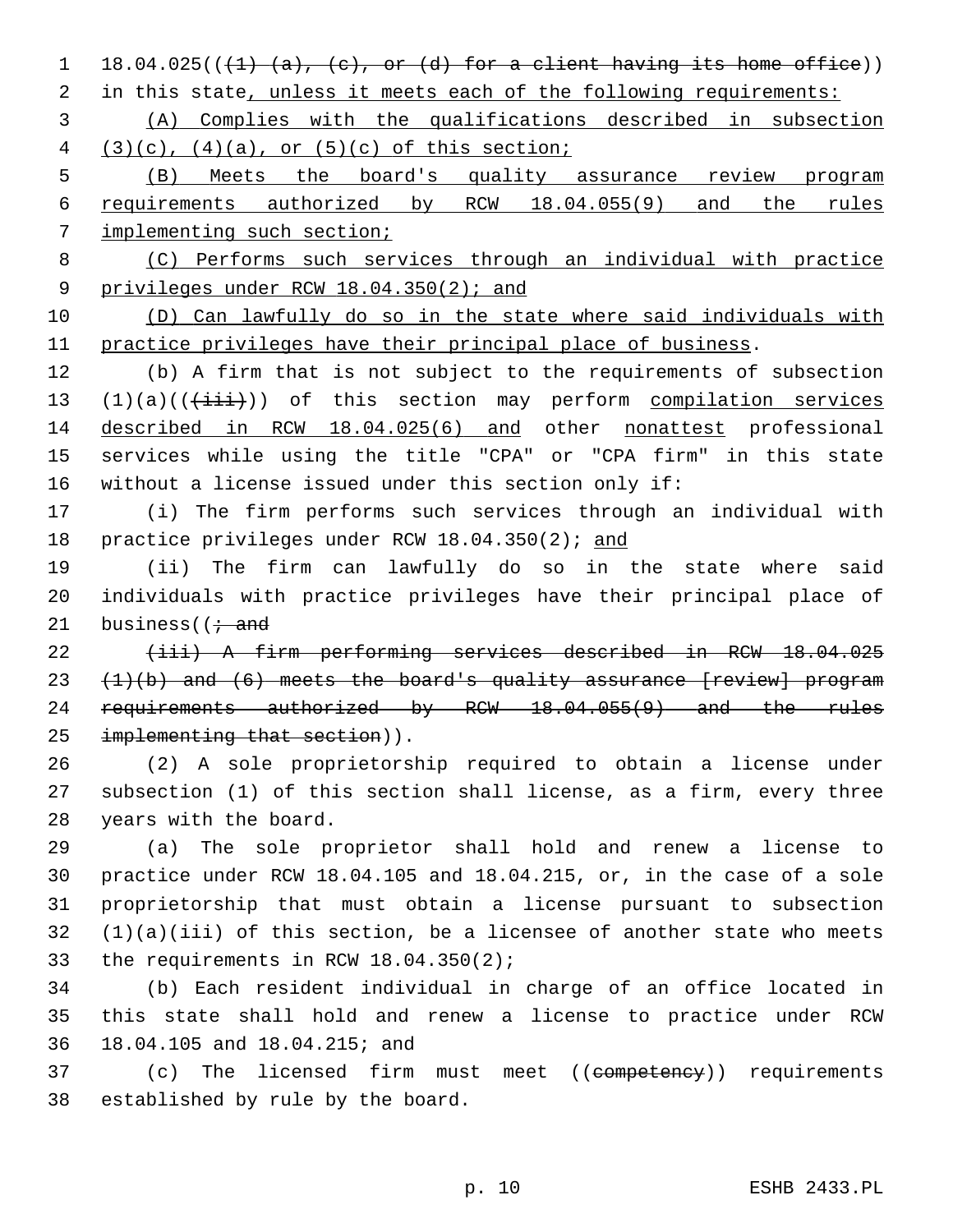(3) A partnership required to obtain a license under subsection (1) of this section shall license as a firm every three years with the board, and shall meet the following requirements:

 (a) At least one general partner of the partnership shall hold and renew a license to practice under RCW 18.04.105 and 18.04.215, or, in the case of a partnership that must obtain a license pursuant to subsection (1)(a)(iii) of this section, be a licensee of another 8 state who meets the requirements in RCW 18.04.350(2);

 (b) Each resident individual in charge of an office in this state shall hold and renew a license to practice under RCW 18.04.105 and 18.04.215;

 (c) At least a simple majority of the ownership of the licensed firm in terms of financial interests and voting rights of all partners or owners shall be held by persons who are licensees or holders of a valid license issued under this chapter or by another state. The principal partner of the partnership and any partner 17 having authority over issuing reports ((on financial statements)) shall hold a license under this chapter or issued by another state; 19 and

20 (d) The licensed firm must meet ((competency)) requirements 21 established by rule by the board.

 (4) A corporation required to obtain a license under subsection (1) of this section shall license as a firm every three years with the board and shall meet the following requirements:

 (a) At least a simple majority of the ownership of the licensed firm in terms of financial interests and voting rights of all shareholders or owners shall be held by persons who are licensees or holders of a valid license issued under this chapter or by another state and is principally employed by the corporation or actively engaged in its business. The principal officer of the corporation and 31 any officer or director having authority over issuing reports (( $\Theta$ n financial statements)) shall hold a license under this chapter or 33 issued by another state;

 (b) At least one shareholder of the corporation shall hold a license under RCW 18.04.105 and 18.04.215, or, in the case of a corporation that must obtain a license pursuant to subsection (1)(a)(iii) of this section, be a licensee of another state who meets 38 the requirements in RCW  $18.04.350(2)$ ;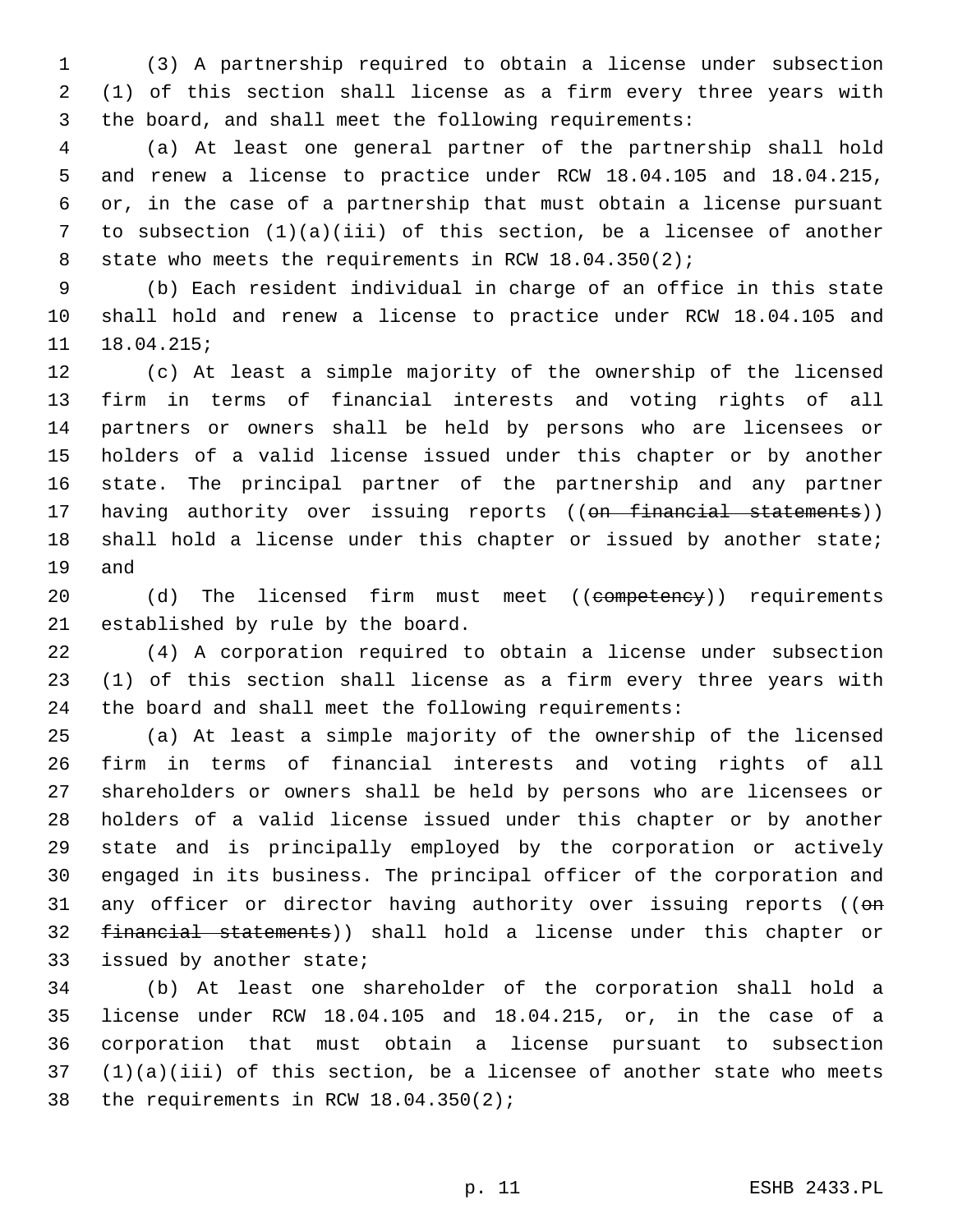(c) Each resident individual in charge of an office located in this state shall hold and renew a license under RCW 18.04.105 and 18.04.215;3

 (d) A written agreement shall bind the corporation or its shareholders to purchase any shares offered for sale by, or not under the ownership or effective control of, a qualified shareholder, and bind any holder not a qualified shareholder to sell the shares to the corporation or its qualified shareholders. The agreement shall be noted on each certificate of corporate stock. The corporation may purchase any amount of its stock for this purpose, notwithstanding any impairment of capital, as long as one share remains outstanding;

 (e) The corporation shall comply with any other rules pertaining to corporations practicing public accounting in this state as the 14 board may prescribe; and

15 (f) The licensed firm must meet ((competency)) requirements 16 established by rule by the board.

 (5) A limited liability company required to obtain a license under subsection (1) of this section shall license as a firm every three years with the board, and shall meet the following 20 requirements:

 (a) At least one member of the limited liability company shall hold a license under RCW 18.04.105 and 18.04.215, or, in the case of a limited liability company that must obtain a license pursuant to subsection (1)(a)(iii) of this section, be a licensee of another state who meets the requirements in RCW 18.04.350(2);

 (b) Each resident manager or member in charge of an office located in this state shall hold and renew a license under RCW 28 18.04.105 and 18.04.215;

 (c) At least a simple majority of the ownership of the licensed firm in terms of financial interests and voting rights of all owners shall be held by persons who are licensees or holders of a valid license issued under this chapter or by another state. The principal member or manager of the limited liability company and any member 34 having authority over issuing reports ((on financial statements)) shall hold a license under this chapter or issued by another state; 36 and

37 (d) The licensed firm must meet ((competency)) requirements 38 established by rule by the board.

 (6) Application for a license as a firm with an office in this state shall be made upon the affidavit of the proprietor or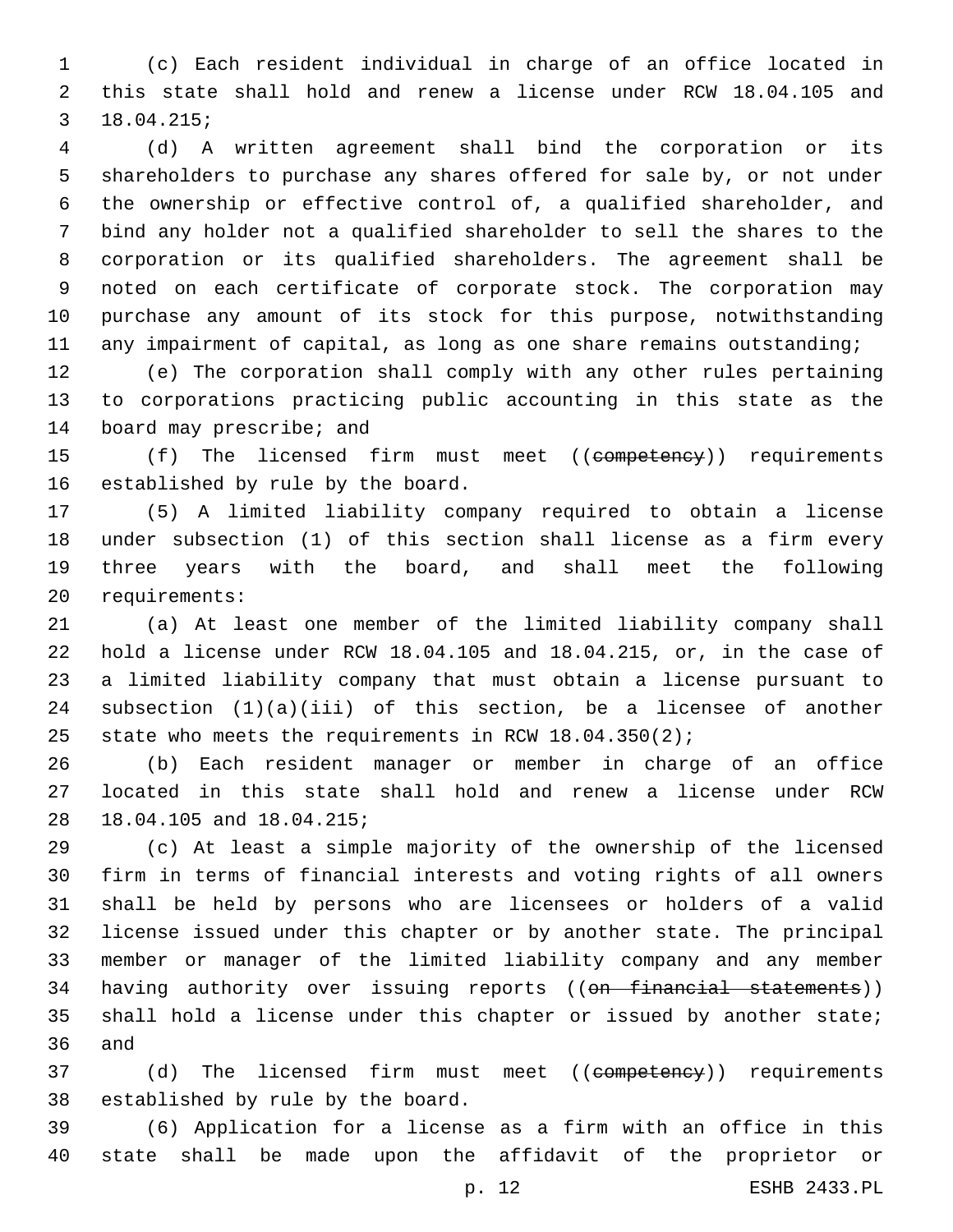individual designated as managing partner, member, or shareholder for Washington. This individual shall hold a license under RCW 18.04.215.

 (7) In the case of a firm licensed in another state and required to obtain a license under subsection (1)(a)(iii) of this section, the application for the firm license shall be made upon the affidavit of an individual who qualifies for practice privileges in this state under RCW 18.04.350(2) who has been authorized by the applicant firm to make the application. The board shall determine in each case 9 whether the applicant is eligible for a license.

 (8) The board shall be given notification within ninety days after the admission or withdrawal of a partner, shareholder, or member engaged in this state in the practice of public accounting from any partnership, corporation, or limited liability company so 14 licensed.

 (9) Licensed firms that fall out of compliance with the provisions of this section due to changes in firm ownership, after receiving or renewing a license, shall notify the board in writing within ninety days of its falling out of compliance and propose a time period in which they will come back into compliance. The board may grant a reasonable period of time for a firm to be in compliance with the provisions of this section. Failure to bring the firm into compliance within a reasonable period of time, as determined by the board, may result in suspension, revocation, or imposition of 24 conditions on the firm's license.

 (10) Fees for the license as a firm and for notification of the board of the admission or withdrawal of a partner, shareholder, or member shall be determined by the board. Fees shall be paid by the firm at the time the license application form or notice of admission or withdrawal of a partner, shareholder, or member is filed with the board.30

(11) Nonlicensee owners of licensed firms are:

 (a) Required to fully comply with the provisions of this chapter 33 and board rules;

34 (b) Required to be an individual;

35 (c) Required to be of good character, as defined in RCW 18.04.105(1)(a), and an active individual participant in the licensed firm or affiliated entities as these terms are defined by board rule; 38 and

 (d) Subject to discipline by the board for violation of this 40 chapter.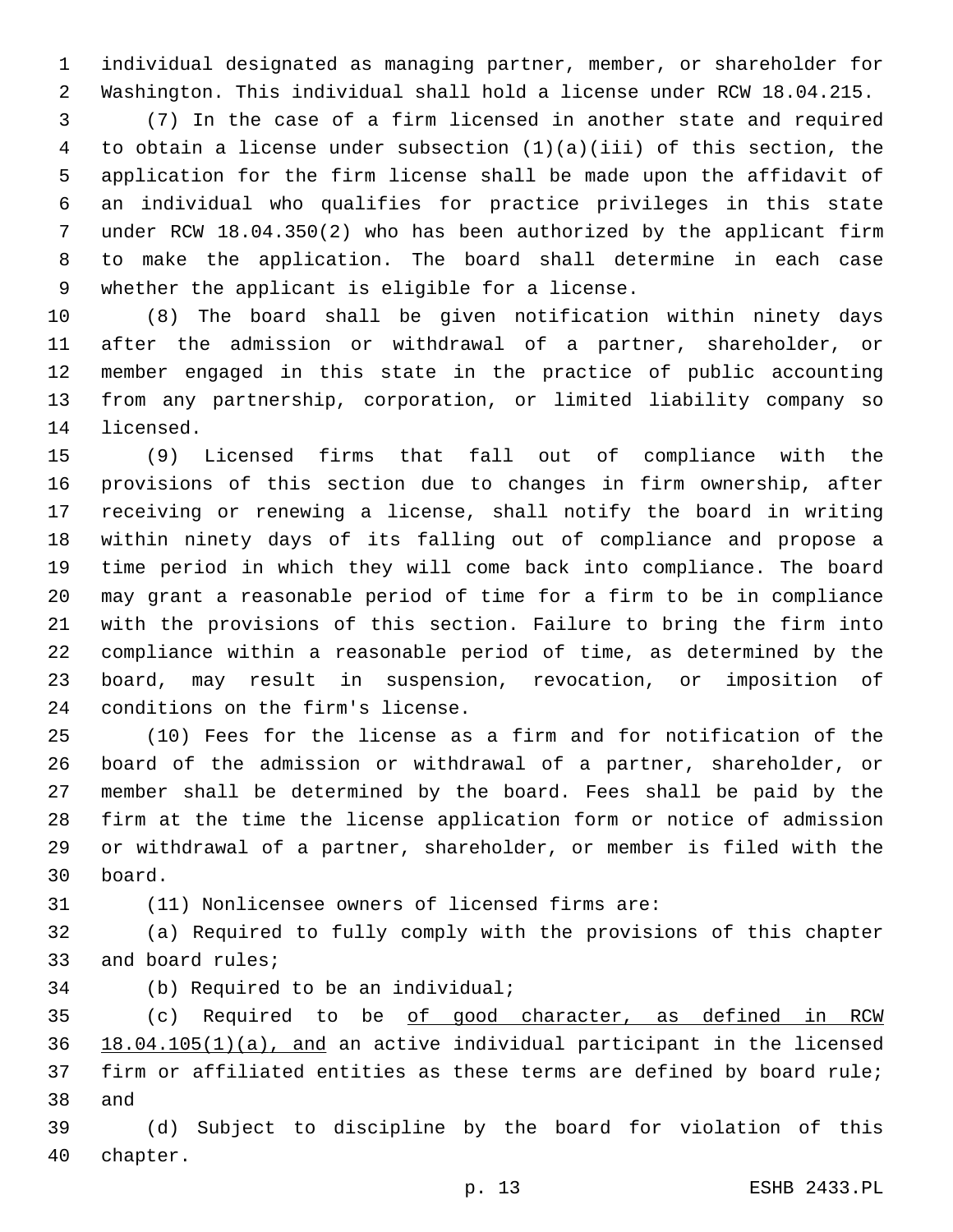(12) Resident nonlicensee owners of licensed firms are required 2 to meet:

 (a) The ethics examination, registration, and fee requirements as 4 established by the board rules; and

(b) The ethics CPE requirements established by the board rules.

 (13)(a) Licensed firms must notify the board within thirty days 7 after:

 (i) Sanction, suspension, revocation, or modification of their professional license or practice rights by the securities exchange commission, internal revenue service, or another state board of 11 accountancy;

 (ii) Sanction or order against the licensee or nonlicensee firm owner by any federal or other state agency related to the licensee's practice of public accounting or violation of ethical or technical 15 standards established by board rule; or

 (iii) The licensed firm is notified that it has been charged with a violation of law that could result in the suspension or revocation of the firm's license by a federal or other state agency, as identified by board rule, related to the firm's professional license, practice rights, or violation of ethical or technical standards 21 established by board rule.

 (b) The board must adopt rules to implement this subsection and may also adopt rules specifying requirements for licensees to report to the board sanctions or orders relating to the licensee's practice of public accounting or violation of ethical or technical standards entered against the licensee by a nongovernmental professionally 27 related standard-setting entity.

 **Sec. 5.** RCW 18.04.345 and 2009 c 116 s 1 are each amended to read as follows:29

 (1) No individual may assume or use the designation "certified public accountant-inactive" or "CPA-inactive" or any other title, designation, words, letters, abbreviation, sign, card, or device tending to indicate that the individual is a certified public accountant-inactive or CPA-inactive unless the individual holds a certificate. Individuals holding only a certificate may not practice 36 public accounting.

 (2) No individual may hold himself or herself out to the public or assume or use the designation "certified public accountant" or "CPA" or any other title, designation, words, letters, abbreviation,

p. 14 ESHB 2433.PL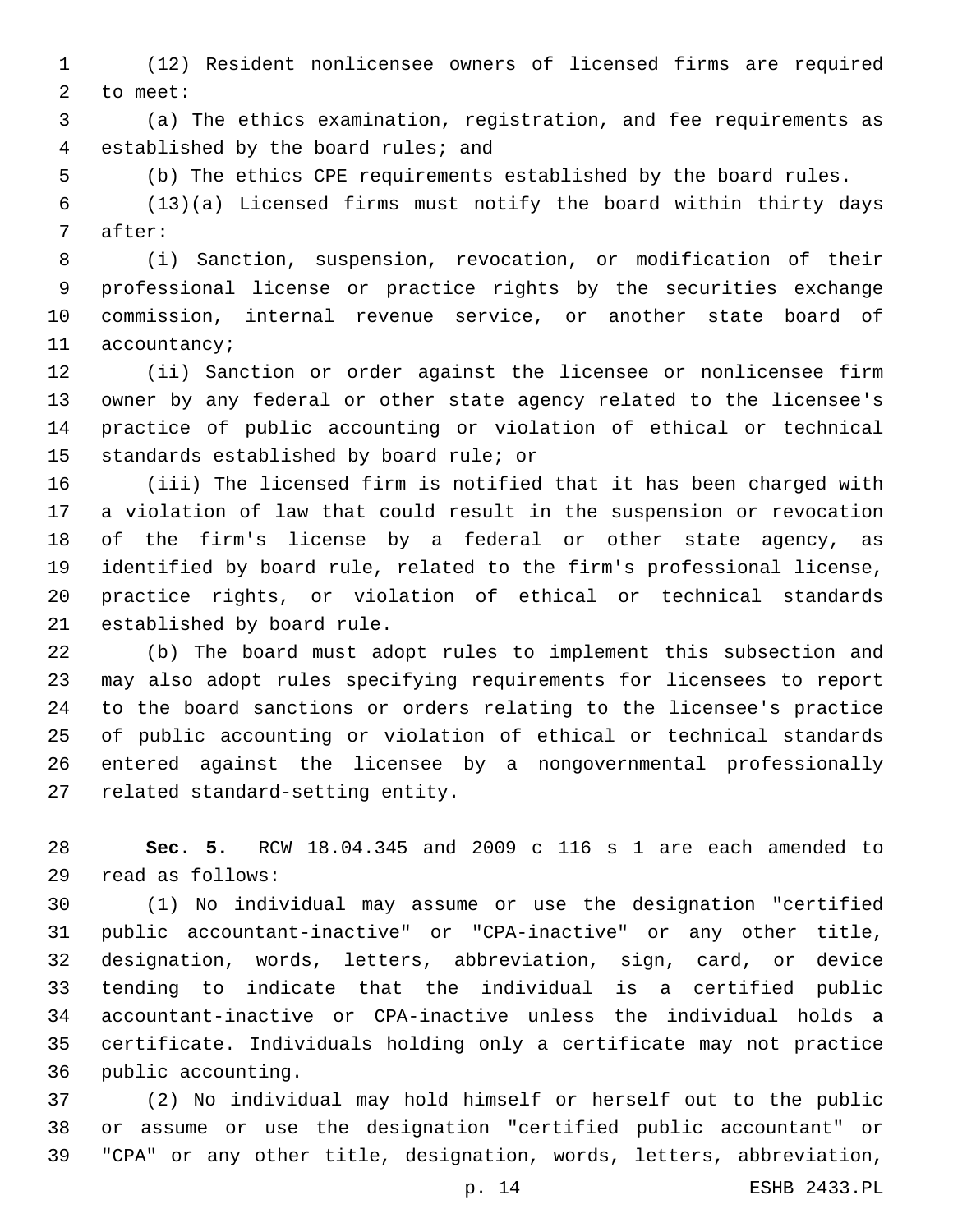sign, card, or device tending to indicate that the individual is a certified public accountant or CPA unless the individual qualifies for the privileges authorized by RCW 18.04.350(2) or holds a license under RCW 18.04.105 and 18.04.215.4

 (3) No firm with an office in this state may perform or offer to perform attest services as defined in RCW 18.04.025(1) or compilation services as defined in RCW 18.04.025(6) or assume or use the designation "certified public accountant" or "CPA" or any other title, designation, words, letters, abbreviation, sign, card, or device tending to indicate that the firm is composed of certified public accountants or CPAs, unless the firm is licensed under RCW 18.04.195 and all offices of the firm in this state are maintained and registered under RCW 18.04.205. This subsection does not limit the services permitted under RCW 18.04.350(10) by persons not 15 required to be licensed under this chapter.

 (4) No firm may perform the services defined in RCW 18.04.025(1) 17 ( $(\overline{\{a\}}, \overline{\{c\}}, \overline{\text{or } (d)}$  for a client with its home office)) in this state unless the firm is licensed under RCW 18.04.195, renews the firm license as required under RCW 18.04.215, and all offices of the firm in this state are maintained and registered under RCW 18.04.205.

 (5) No individual, partnership, limited liability company, or corporation offering public accounting services to the public may hold himself, herself, or itself out to the public, or assume or use along, or in connection with his, hers, or its name, or any other name the title or designation "certified accountant," "chartered accountant," "licensed accountant," "licensed public accountant," "public accountant," or any other title or designation likely to be confused with "certified public accountant" or any of the abbreviations "CA," "LA," "LPA," or "PA," or similar abbreviations 30 likely to be confused with "CPA."

 (6) No licensed firm may operate under an alias, a firm name, title, or "DBA" that differs from the firm name that is registered 33 with the board.

 (7) No individual with an office in this state may sign, affix, or associate his or her name or any trade or assumed name used by the individual in his or her business to any report prescribed by professional standards unless the individual holds a license to practice under RCW 18.04.105 and 18.04.215, a firm holds a license under RCW 18.04.195, and all of the individual's offices in this 40 state are registered under RCW 18.04.205.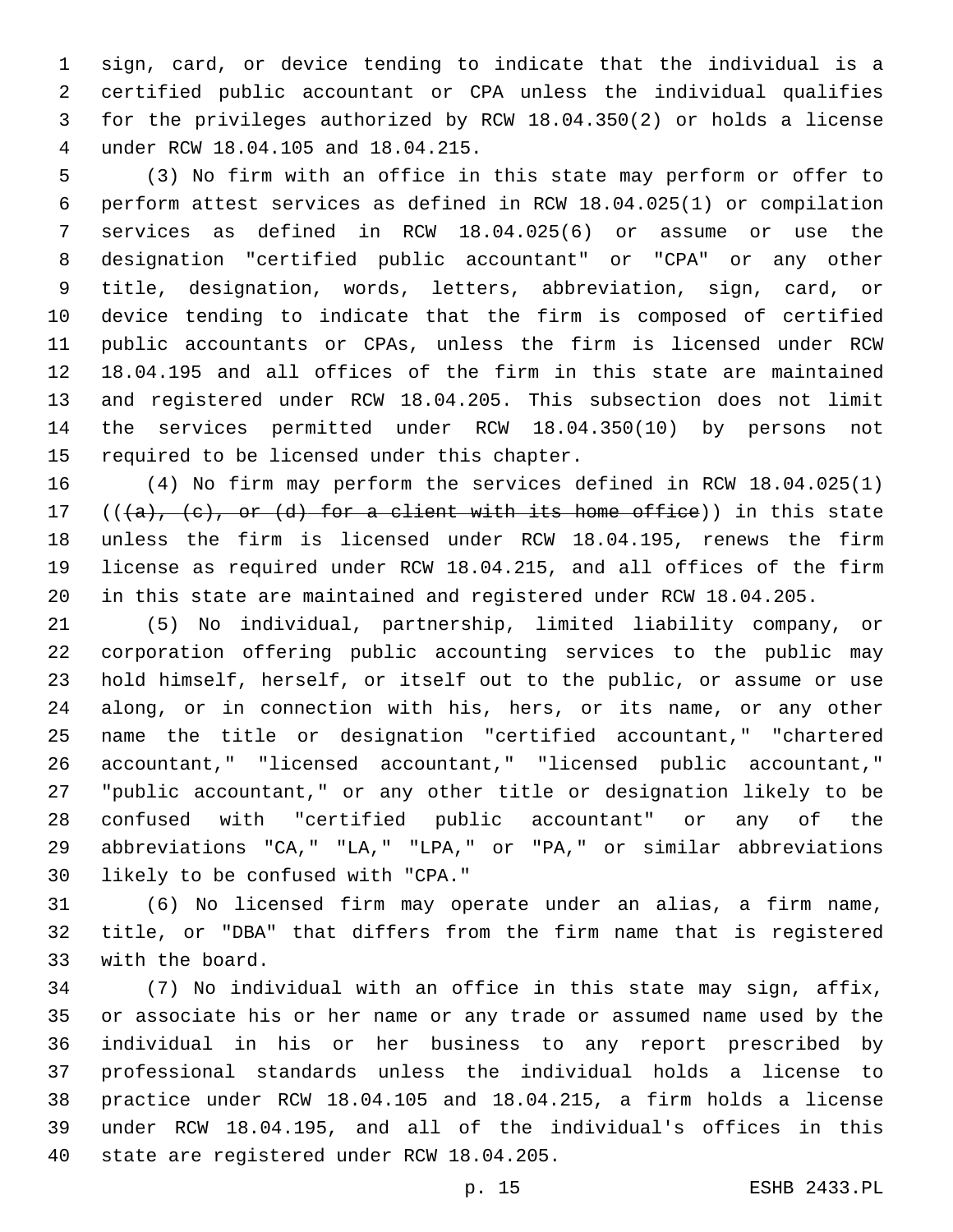(8) No individual licensed in another state may sign, affix, or associate a firm name to any report prescribed by professional standards, or associate a firm name in conjunction with the title certified public accountant, unless the individual:

 (a) Qualifies for the practice privileges authorized by RCW 18.04.350(2); or6

 (b) Is licensed under RCW 18.04.105 and 18.04.215, and all of the individual's offices in this state are maintained and registered 9 under RCW 18.04.205.

 (9) No individual, partnership, limited liability company, or corporation not holding a license to practice under RCW 18.04.105 and 18.04.215, or firm not licensed under RCW 18.04.195 or firm not registering all of the firm's offices in this state under RCW 18.04.205, or not qualified for the practice privileges authorized by RCW 18.04.350(2), may hold himself, herself, or itself out to the public as an "auditor" with or without any other description or designation by use of such word on any sign, card, letterhead, or in 18 any advertisement or directory.

 (10) For purposes of this section, because individuals practicing using practice privileges under RCW 18.04.350(2) are deemed substantially equivalent to licensees under RCW 18.04.105 and 18.04.215, every word, term, or reference that includes the latter shall be deemed to include the former, provided the conditions of such practice privilege, as set forth in RCW 18.04.350 (4) and (5) 25 are maintained.

 (11) Notwithstanding anything to the contrary in this section, it is not a violation of this section for a firm that does not hold a valid license under RCW 18.04.195 and that does not have an office in this state to use the title "CPA" or "certified public accountant" as part of the firm's name and to provide its professional services in this state, and licensees and individuals with practice privileges may provide services on behalf of such firms so long as it complies 33 with the requirements of RCW  $18.04.195(1)((\{ \})$ . An individual or firm authorized under this subsection to use practice privileges in this state must comply with the requirements otherwise applicable to licensees in this section.

 **Sec. 6.** RCW 18.04.205 and 2008 c 16 s 4 are each amended to read 38 as follows: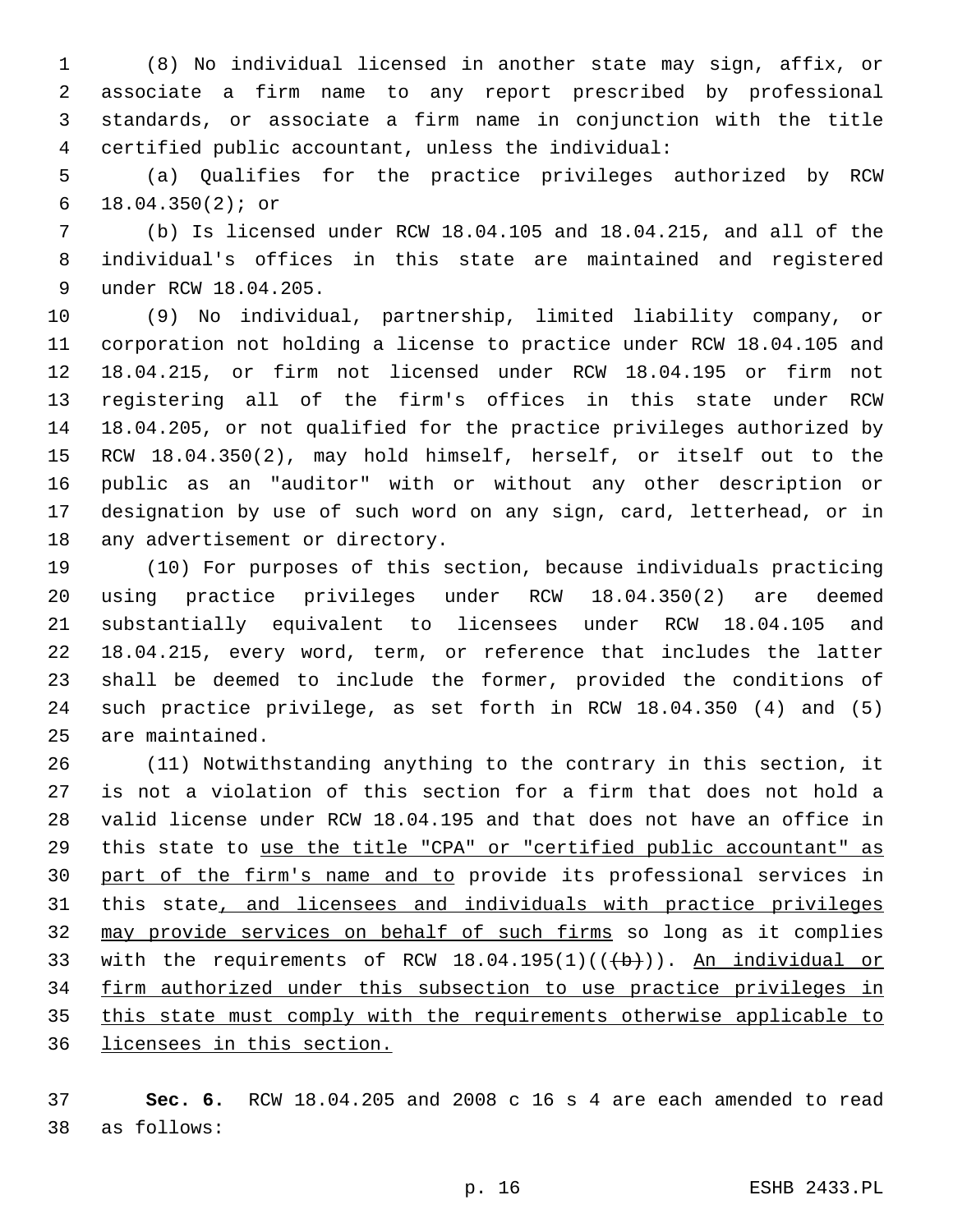(1) Each office established or maintained in this state for the 2 purpose of offering to issue or issuing ((attest or compilation)) reports in this state or that uses the title "certified public accountant" or "CPA," shall register with the board under this 5 chapter every three years.

 (2) Each office established or maintained in this state shall be under the direct supervision of a resident licensee holding a license under RCW 18.04.105 and 18.04.215.8

 (3) The board shall by rule prescribe the procedure to be followed to register and maintain offices established in this state for the purpose of offering to issue or issuing attest or compilation reports or that use the title "certified public accountant" or "CPA."

 (4) Fees for the registration of offices shall be determined by the board. Fees shall be paid by the applicant at the time the 15 registration form is filed with the board.

 **Sec. 7.** RCW 18.04.350 and 2008 c 16 s 6 are each amended to read 17 as follows:

 (1) Nothing in this chapter prohibits any individual not holding a license and not qualified for the practice privileges authorized by subsection (2) of this section from serving as an employee of a firm licensed under RCW 18.04.195 and 18.04.215. However, the employee 22 shall not issue any ((compilation, review, audit, or examination)) 23 report ((on financial or other information)) as defined in this 24 chapter, on the information of any other persons, firms, or 25 governmental units over his or her name.

 (2) An individual whose principal place of business is not in this state shall be presumed to have qualifications substantially equivalent to this state's requirements and shall have all the privileges of licensees of this state without the need to obtain a license under RCW 18.04.105 if the individual:30

 (a) Holds a valid license as a certified public accountant from any state that requires, as a condition of licensure, that an individual:33

 (i) Have at least one hundred fifty semester hours of college or university education including a baccalaureate or higher degree 36 conferred by a college or university;

 (ii) Achieve a passing grade on the uniform certified public 38 accountant examination; and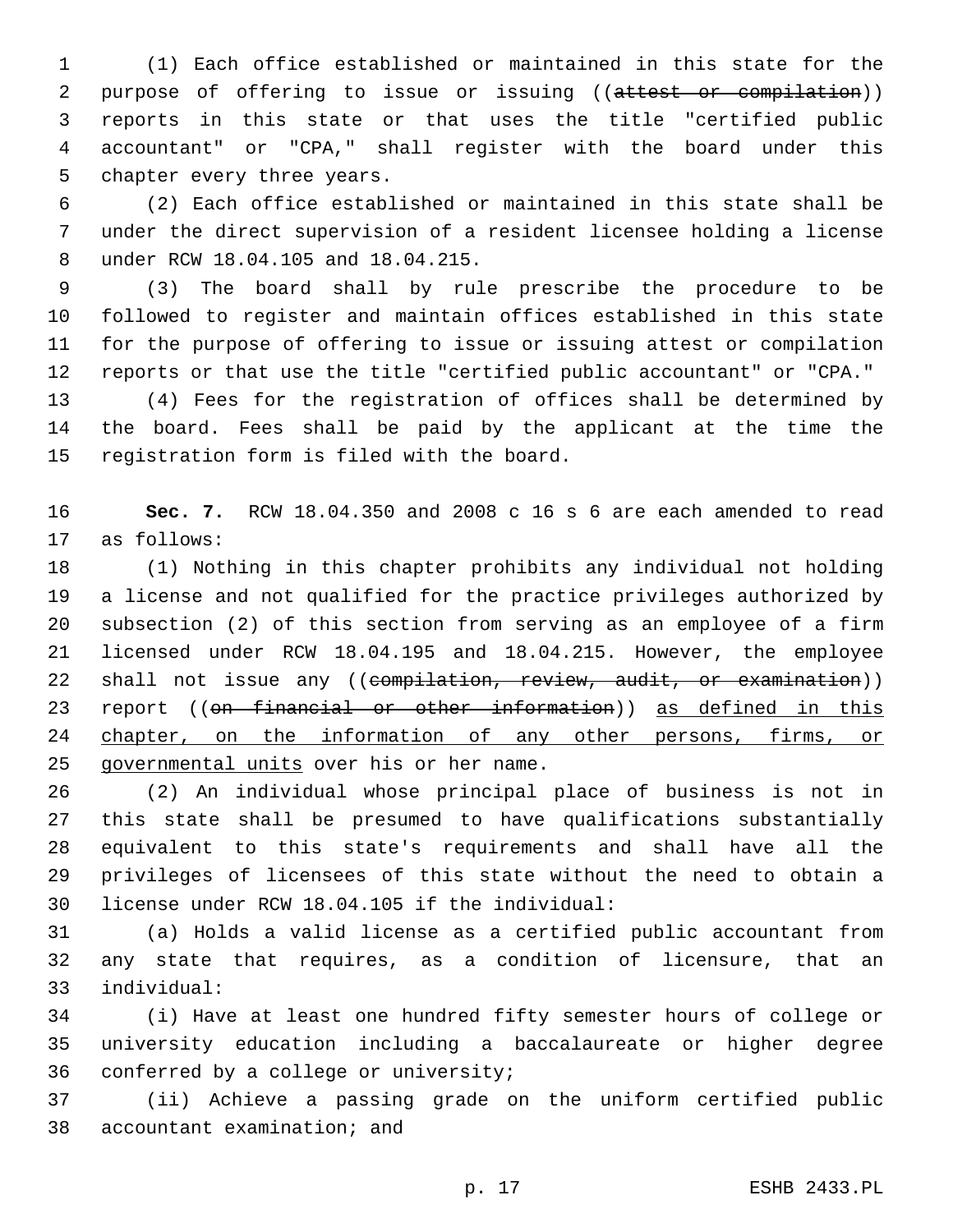(iii) Possess at least one year of experience including service or advice involving the use of accounting, attest, compilation, management advisory, financial advisory, tax, or consulting skills, all of which was verified by a licensee; or4

 (b) Holds a valid license as a certified public accountant from any state that does not meet the requirements of (a) of this subsection, but such individual's qualifications are substantially equivalent to those requirements. Any individual who passed the uniform certified public accountant examination and holds a valid license issued by any other state prior to January 1, 2012, may be exempt from the education requirements in (a)(i) of this subsection 12 for purposes of this section.

 (3) Notwithstanding any other provision of law, an individual who qualifies for the practice privilege under subsection (2) of this section may offer or render professional services, whether in person or by mail, telephone, or electronic means, and no notice, fee, or other submission shall be provided by any such individual. Such an individual shall be subject to the requirements of subsection (4) of 19 this section.

 (4) Any individual licensee of another state exercising the privilege afforded under subsection (2) of this section and the firm that employs that licensee simultaneously consent, as a condition of 23 exercising this privilege:

 (a) To the personal and subject matter jurisdiction and 25 disciplinary authority of the board;

(b) To comply with this chapter and the board's rules;

 (c) That in the event the license from the state of the individual's principal place of business is no longer valid, the individual will cease offering or rendering professional services in this state individually and on behalf of a firm; and

 (d) To the appointment of the state board which issued the certificate or license as their agent upon whom process may be served in any action or proceeding by this state's board against the 34 certificate holder or licensee.

 (5) An individual who qualifies for practice privileges under 36 subsection (2) of this section ((may, for any entity with its home office in this state, perform the following services only through a firm that has obtained a license under RCW 18.04.195 and 18.04.215:

 (a) Any financial statement audit or other engagement to be 40 performed in accordance with statements on auditing standards;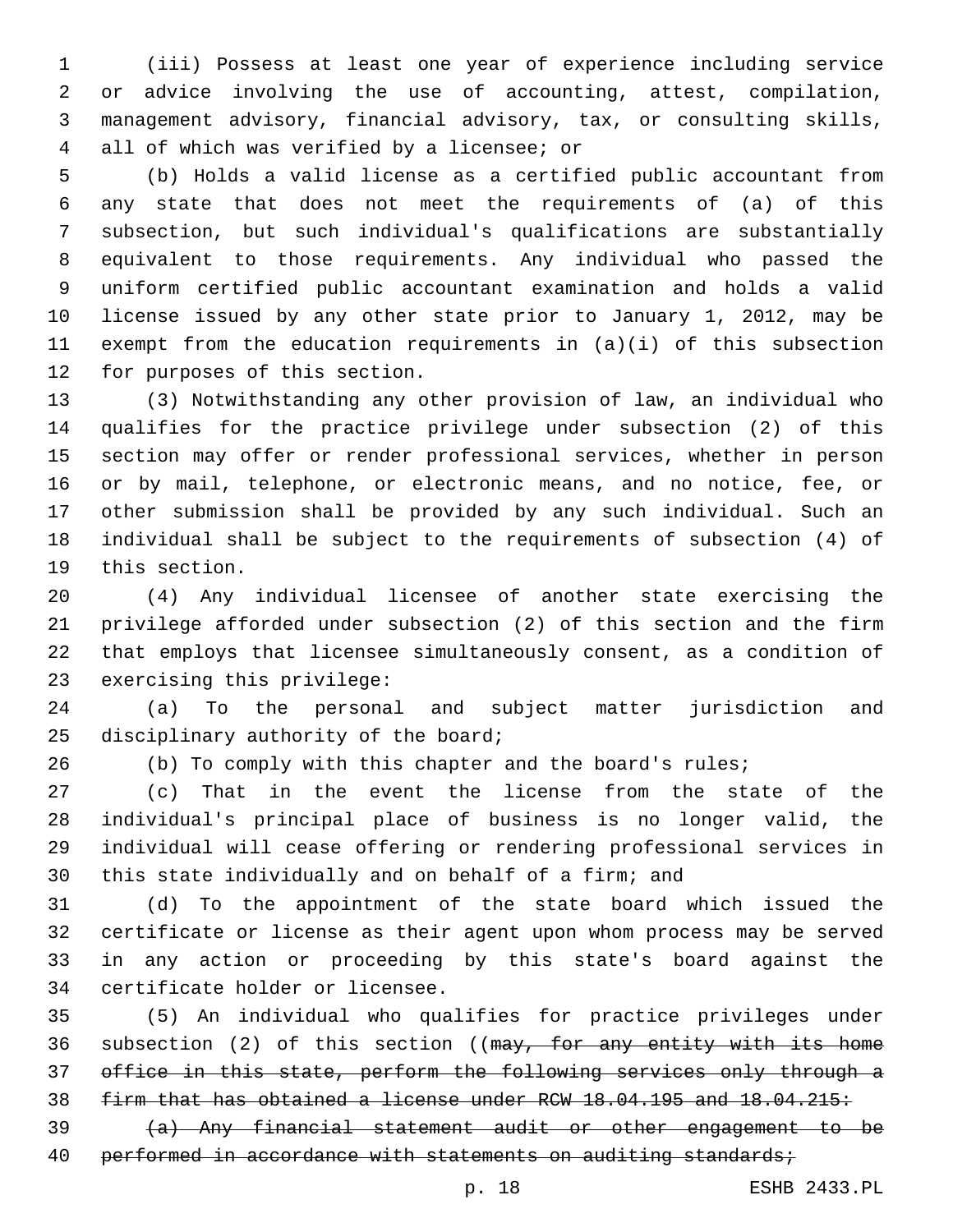(b) Any examination of prospective financial information to be performed in accordance with statements on standards for attestation 3 engagements; or

 (c) Any engagement to be performed in accordance with public company accounting oversight board auditing standards)) who performs any attest service described in RCW 18.04.025(1) may only do so through a firm which has obtained a license under RCW 18.04.195 and 8 18.04.215 or which meets the requirements for an exception from the firm licensure requirements under RCW 18.04.195(1) (a)(iii) or (b).

 (6) A licensee of this state offering or rendering services or using their CPA title in another state shall be subject to disciplinary action in this state for an act committed in another state for which the licensee would be subject to discipline for an act committed in the other state. Notwithstanding RCW 18.04.295 and this section, the board shall cooperate with and investigate any complaint made by the board of accountancy of another state or 17 jurisdiction.

 (7) Nothing in this chapter prohibits a licensee, a licensed firm, any of their employees, or persons qualifying for practice privileges by this section from disclosing any data in confidence to other certified public accountants, quality assurance or peer review teams, partnerships, limited liability companies, or corporations of certified public accountants or to the board or any of its employees engaged in conducting quality assurance or peer reviews, or any one of their employees in connection with quality or peer reviews of that accountant's accounting and auditing practice conducted under the 27 auspices of recognized professional associations.

 (8) Nothing in this chapter prohibits a licensee, a licensed firm, any of their employees, or persons qualifying for practice privileges by this section from disclosing any data in confidence to any employee, representative, officer, or committee member of a recognized professional association, or to the board, or any of its employees or committees in connection with a professional investigation held under the auspices of recognized professional 35 associations or the board.

 (9) Nothing in this chapter prohibits any officer, employee, 37 partner, or principal of any organization:

 (a) From affixing his or her signature to any statement or report in reference to the affairs of the organization with any wording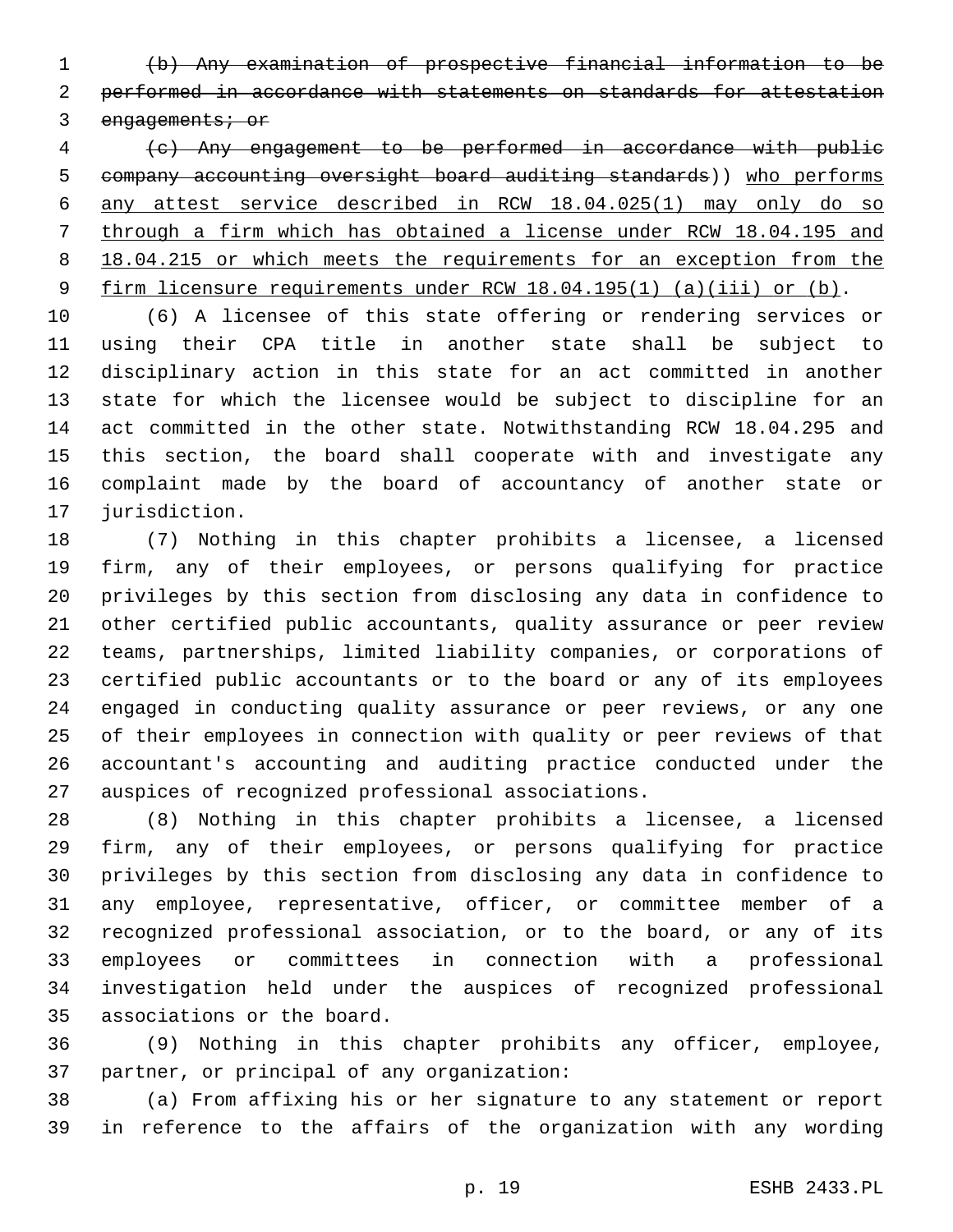designating the position, title, or office which he or she holds in 2 the organization; or

 (b) From describing himself or herself by the position, title, or office he or she holds in such organization.4

 (10) Nothing in this chapter prohibits any person or firm composed of persons not holding a license under this chapter from offering or rendering to the public bookkeeping, accounting, tax services, the devising and installing of financial information systems, management advisory, or consulting services, the preparation 10 of tax returns, or the furnishing of advice on tax matters, ((the preparation of financial statements, written statements describing 12 how such financial statements were prepared,)) or similar services, provided that persons, partnerships, limited liability companies, or corporations not holding a license who offer or render these services 15 do not designate any written statement as ((an "audit report," 16 "review report," or "compilation report," do not issue any written statement which purports to express or disclaim an opinion on financial statements which have been audited, and do not issue any written statement which expresses assurance on financial statements which have been reviewed)) a report as defined in RCW 18.04.025(21) or use any language in any statement relating to the financial affairs of a person or entity which is conventionally used by licensees in reports or any attest service as defined in this 24 chapter.

 (11) Nothing in this chapter prohibits any person or firm composed of persons not holding a license under this chapter from 27 offering or rendering to the public the preparation of financial statements, or written statements describing how such financial statements were prepared, provided that persons, partnerships, limited liability companies, or corporations not holding a license who offer or render these services do not designate any written statement as a report as defined in RCW 18.04.025(21), do not issue any written statement that purports to express or disclaim an opinion on financial statements that have been audited, and do not issue any written statement that expresses assurance on financial statements that have been reviewed. The board may prescribe, by rule, language for the written statement describing how such financial statements were prepared for use by persons not holding a license under this 39 chapter.